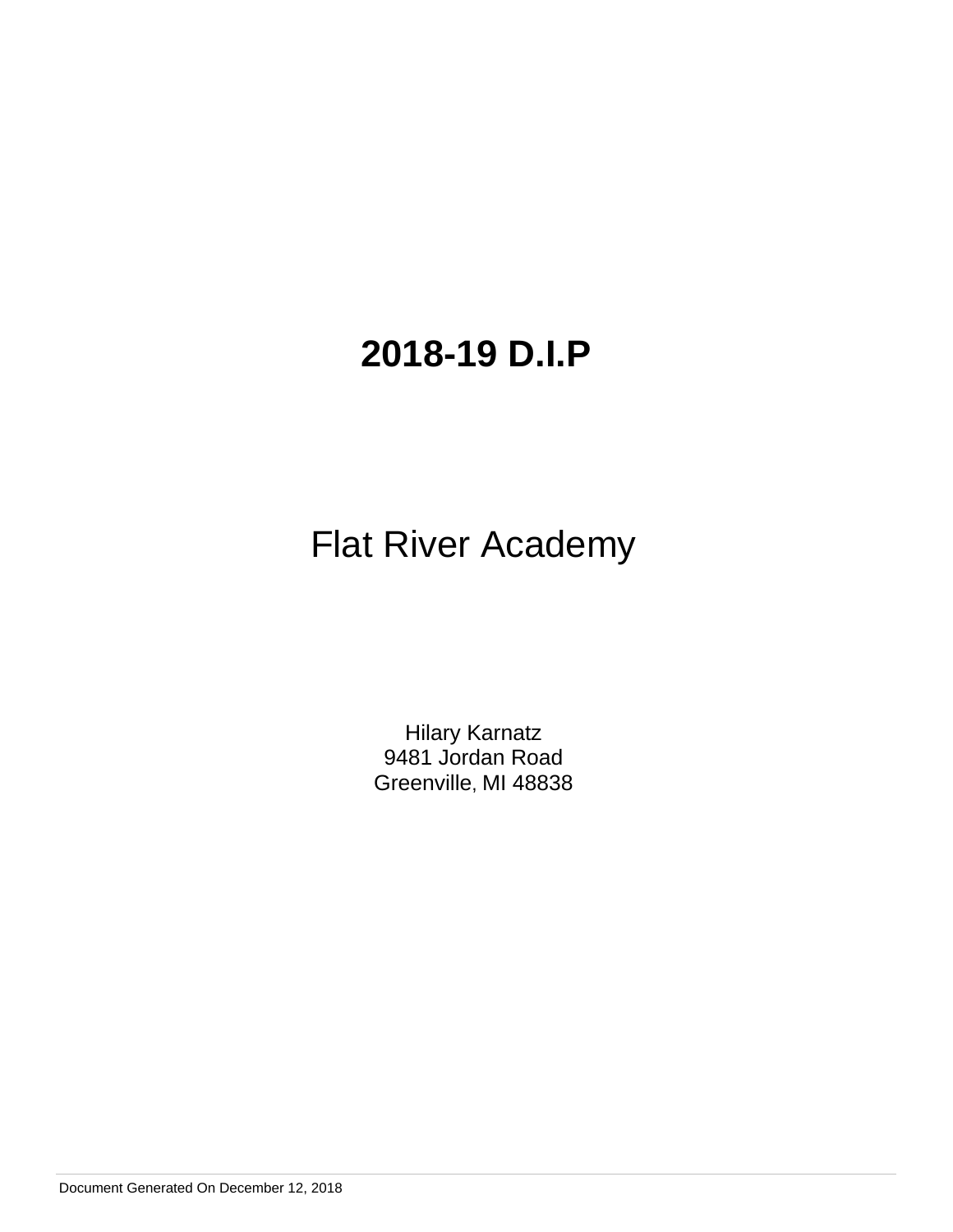# **TABLE OF CONTENTS**

| Goal 5: 100% of students, parents and staff will identify the school as safe, nurturing and as having a positive learning |  |
|---------------------------------------------------------------------------------------------------------------------------|--|
|                                                                                                                           |  |
|                                                                                                                           |  |
|                                                                                                                           |  |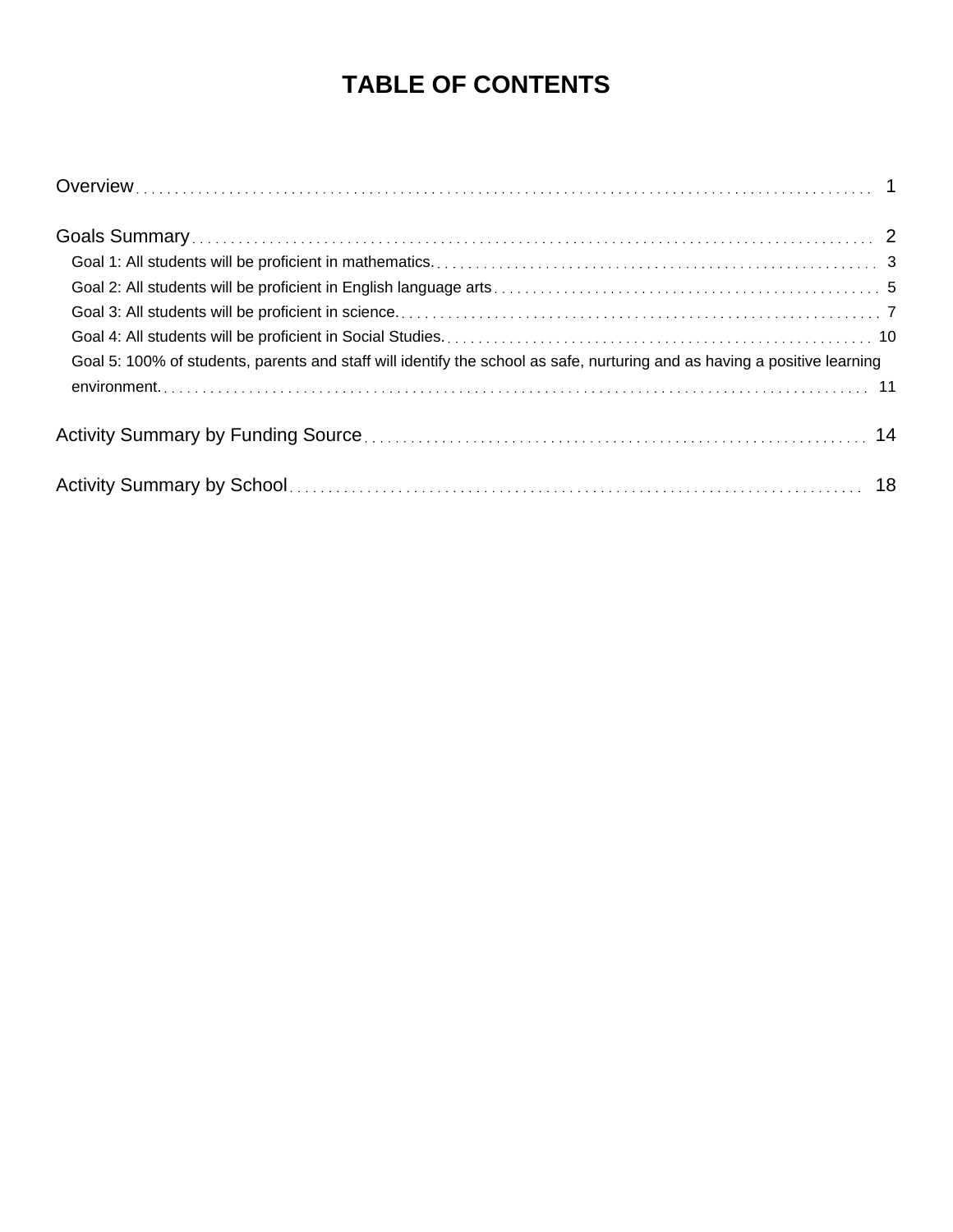# **Overview**

# **Plan Name**

2018-19 D.I.P

# **Plan Description**

2018-19 district improvement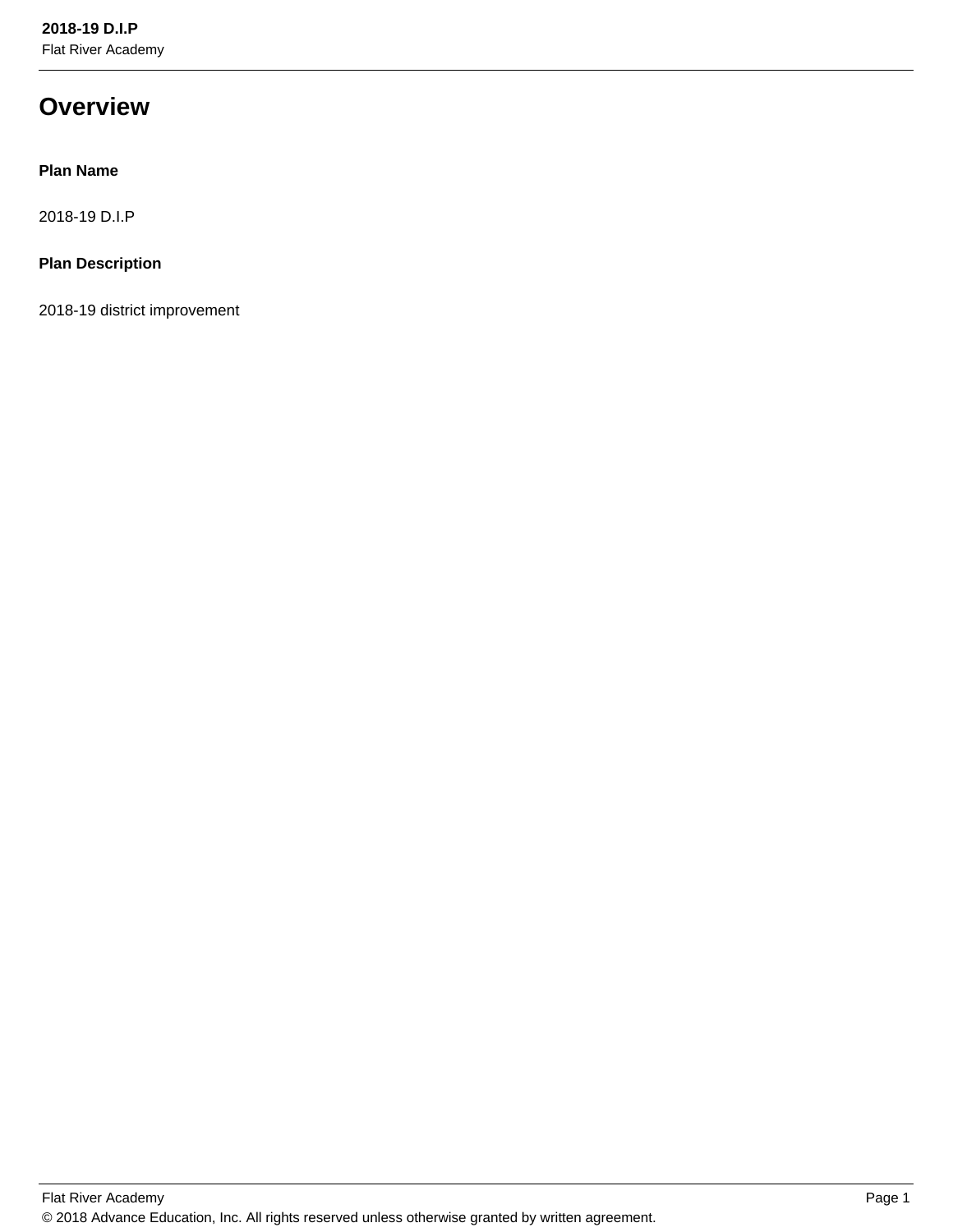# **Goals Summary**

**The following is a summary of the goals encompassed in this plan. The details for each goal are available in the next section.**

| #              | Goal Name                                                                                                                            | Goal Details                                    | Goal Type      | Total Funding |
|----------------|--------------------------------------------------------------------------------------------------------------------------------------|-------------------------------------------------|----------------|---------------|
|                | All students will be proficient in mathematics.                                                                                      | Objectives: 1<br>Strategies: 2<br>Activities: 5 | Academic       | \$45000       |
| $\overline{2}$ | All students will be proficient in English language<br>larts                                                                         | Objectives: 2<br>Strategies: 4<br>Activities: 7 | Academic       | \$97500       |
| $\overline{3}$ | All students will be proficient in science.                                                                                          | Objectives: 2<br>Strategies: 3<br>Activities: 7 | Academic       | \$3500        |
| <b>4</b>       | All students will be proficient in Social Studies.                                                                                   | Objectives: 1<br>Strategies: 1<br>Activities: 5 | Academic       | \$4000        |
| 5              | 100% of students, parents and staff will identify the<br>school as safe, nurturing and as having a positive<br>Iearning environment. | Objectives: 1<br>Strategies: 1<br>Activities: 4 | Organizational | \$37500       |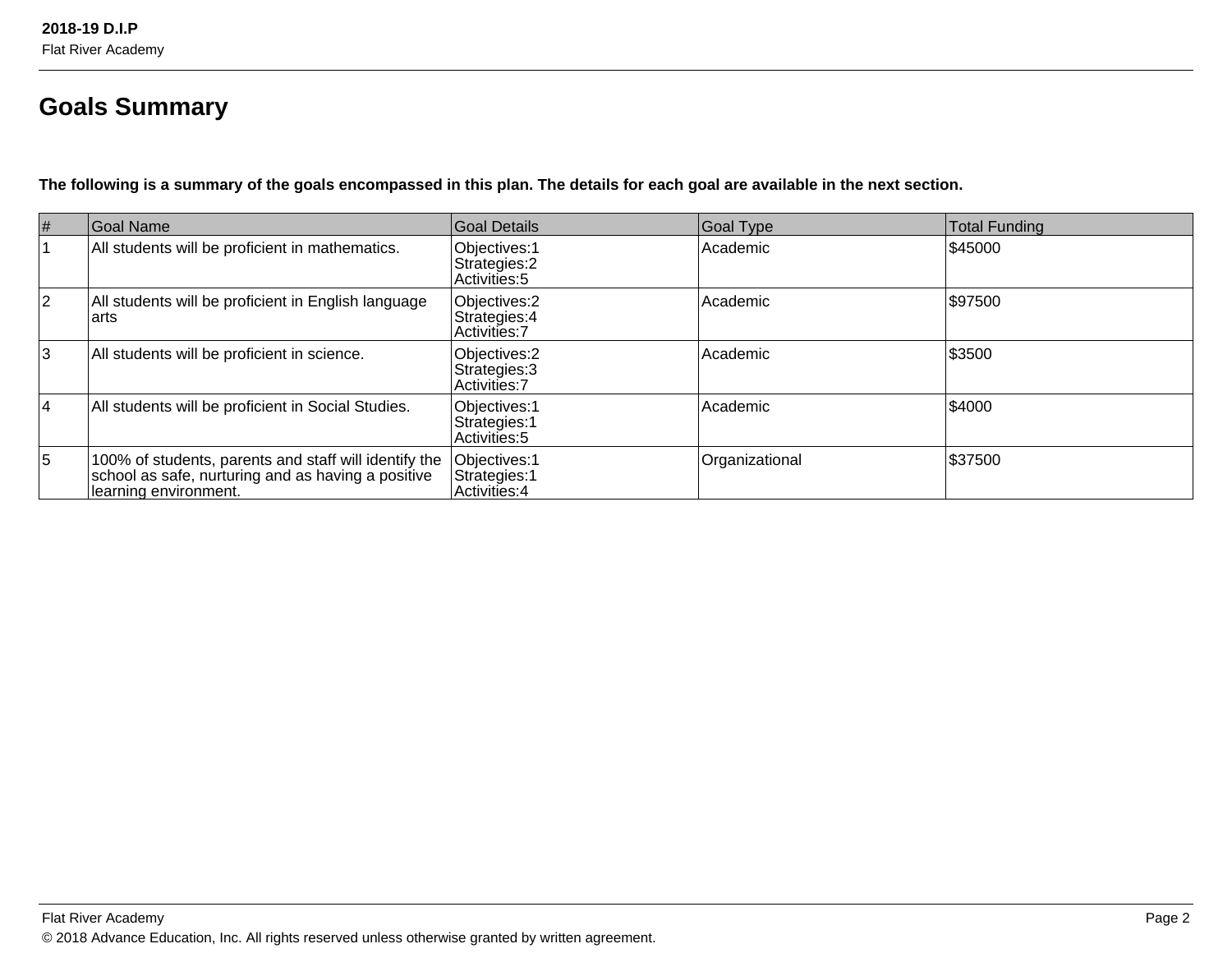# **Goal 1: All students will be proficient in mathematics.**

### **Measurable Objective 1:**

100% of All Students will increase student growth by 30% in Mathematics by 06/08/2018 as measured by MAP NWEA student growth percentiles..

### **Strategy 1:**

Diifferentiation - Teachers will utilize differentiation to meet the needs of all learners.

Category: Mathematics

Research Cited: Research Cited: Willis, J. (2010). Learning to love math: Teaching strategies that change student attitudes and get results. Alexandria, Va: ASCD. Stein, M. K., Smith, M. S., Henningsen, M. A., & Silver, E. A. (2016). Implementing Standards-Based Math Instruction: A Casebook for Professional Development.Teachers College Press.

Furner, Joseph M., Noorchaya Yahya, and Mary Lou Duffy. "Teach mathematics: Strategies to reach all students." Intervention in school and clinic 41.1 (2005): 16-23.Tier: Tier 1

| Activity - Small group instruction                         | <b>Activity</b><br>Type | Tier   | <b>Phase</b>      | Begin Date End Date           | Resource<br><b>Assigned</b> | Source Of<br><b>IFundina</b> | <b>Staff</b><br><b>Responsibl</b> |
|------------------------------------------------------------|-------------------------|--------|-------------------|-------------------------------|-----------------------------|------------------------------|-----------------------------------|
| Identified students are provided supplemental instruction. | Direct<br>∣Instruction  | Tier 2 | <b>Ilmplement</b> | 09/05/2018 06/06/2019 \$30000 |                             | Section 31a School           | <b>Principal</b>                  |
| Schools: All Schools                                       |                         |        |                   |                               |                             |                              |                                   |

| <b>Activity - Online Computer Programs</b>                                                                                  | <b>Activity</b><br>Type                | Tier   | <b>IPhase</b>    | Begin Date End Date          | <b>Resource</b><br>Assigned | <b>Source Of</b><br>IFundina | Staff<br><b>Responsibl</b>             |
|-----------------------------------------------------------------------------------------------------------------------------|----------------------------------------|--------|------------------|------------------------------|-----------------------------|------------------------------|----------------------------------------|
| Students will utilize online computer programs to practice skills<br>lat their instructional level.<br>Schools: All Schools | <b>Academic</b><br>lSupport<br>Program | Tier 1 | <b>Implement</b> | 09/05/2018 06/06/2019 \$3000 |                             | Section 31a School           | Principal,<br> Classroom  <br>Teachers |

| Activity - Tutoring                                                                                                                                                                                                            | Activity<br><b>Type</b> | ∣Tier∶ | <b>IPhase</b> | Begin Date   End Date        | Resource<br><b>Assigned</b> | <b>Source Of</b><br>IFundina | <b>Staff</b><br><b>Responsibl</b> |
|--------------------------------------------------------------------------------------------------------------------------------------------------------------------------------------------------------------------------------|-------------------------|--------|---------------|------------------------------|-----------------------------|------------------------------|-----------------------------------|
| Teachers will provide after school tutoring at least once a week Academic<br>per subject. Each subject level teacher will stay after on a<br>different day so students may receive support in all subject<br>lareas if needed. | Support <br> Program    | Tier 3 | Ilmplement    | 08/27/2018 06/06/2019 \$3000 |                             | Section 31a School           | Principal                         |
| Schools: All Schools                                                                                                                                                                                                           |                         |        |               |                              |                             |                              |                                   |

### **Strategy 2:**

Project Based Learning - Teachers will create real-world problem-solving situations by designing questions and tasks that increase student thinking and academic rigor.

Flat River Academy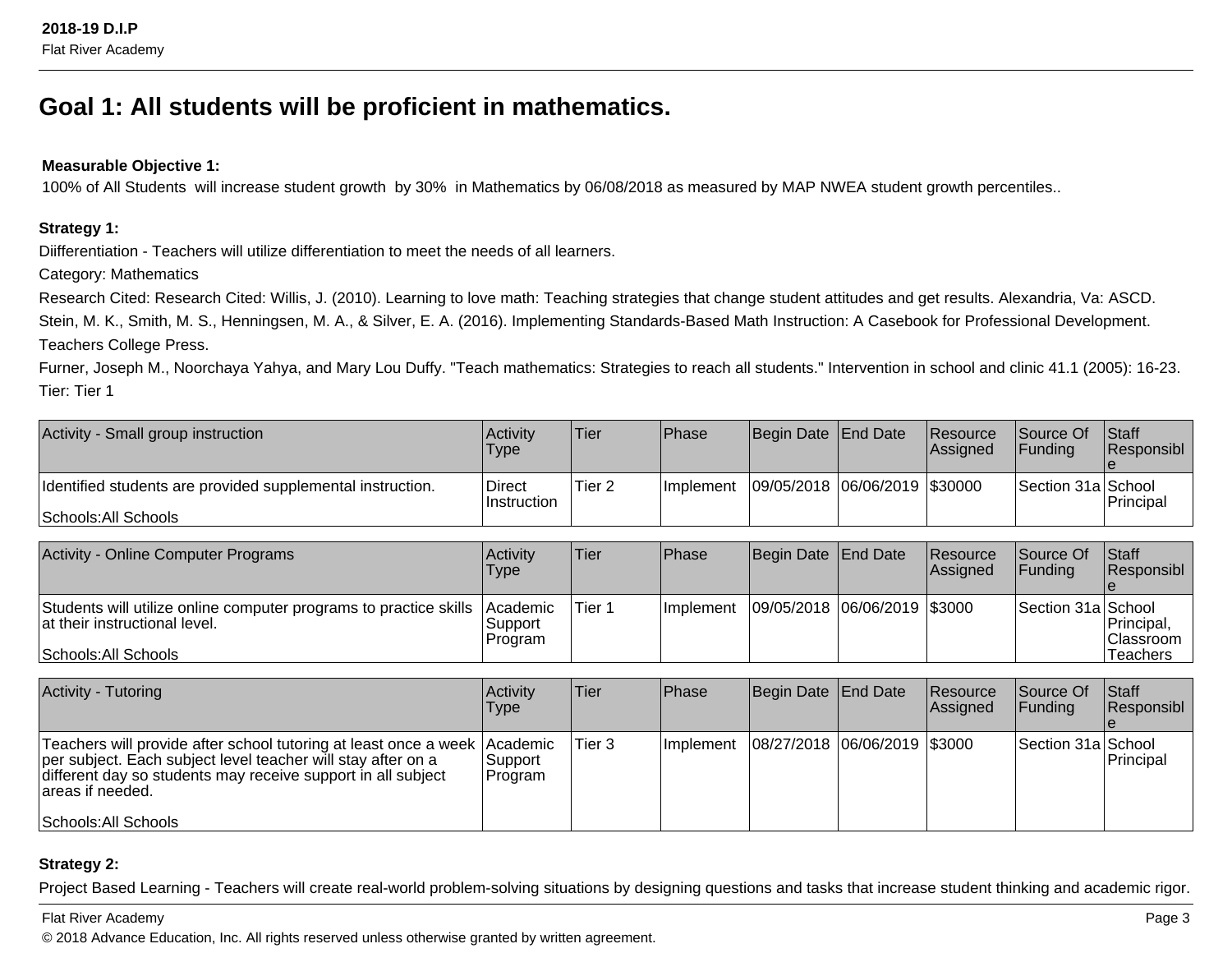Flat River Academy

Students will engage in ongoing projects aligned to CCSS. Students will receive feedback and multiple formative assessments during the project to ensure learning targets are being met. Teachers will be trained by the Buck Institute to provide Gold Standard project based learning. Ongoing sustained support will be provided bySaginaw Valley State University to ensure fidelity and the proper implementation of PBL.

Category: Mathematics

Research Cited: Bartscher, K., Gould, B., & Nutter, S. (1995). Increasing student motivation through project based learning. Master's Research Project, Saint Xavierand IRI Skylight.

Larmer, J., Mergendoller, J., & Boss, S. (2015). Setting the standard for project based learning. ASCD.

Gitomer, D. H., & Bell, C. A. (Eds.). (2016). Handbook of research on teaching. American Educational Research Association

Lam, Shui-Fong; Cheng, Rebecca Wing-Yi; Choy, H. (2010). School support and teacher motivation to implement project-based learning. Learning andInstruction, 20, 487-497.

Mayer, R. E. (2004). Should there be a three-strikes rule against pure discovery learning? The case for guided methods of instruction. The AmericanPsychologist, 59(1), 14-9. doi: 10.1037/0003-066X.59.1.14.Mergendoller, J.R. (2006)

Project Based Learning Handbook, 2nd edition. Novato, CA: Buck Institute for Education.

J. R., & Maxwell, N. L. (2006). The effectiveness of problem-based instruction: A Comparative study of instructional methods and student characteristics. TheInterdisciplinary Journal of Problem-Based Learning, 1(2), 49-69.

Tier: Tier 1

| Activity - Materials for projects                                                                                                                                                                                                                                   | <b>Activity</b><br><b>Type</b>                      | Tier | <b>IPhase</b>    | Begin Date   End Date        | <b>Resource</b><br>Assigned | Source Of<br>IFundina | <b>Staff</b><br><b>Responsibl</b>                      |
|---------------------------------------------------------------------------------------------------------------------------------------------------------------------------------------------------------------------------------------------------------------------|-----------------------------------------------------|------|------------------|------------------------------|-----------------------------|-----------------------|--------------------------------------------------------|
| Identified students who are more than one grade level behind<br>their peers will be afforded the opportunity to gain skills through  tal<br>CBI using selected programs both at school and at home. As<br>well as Kahn Academy and IXL math<br>Schools: All Schools | <b>Supplemen Tier 1</b><br>Materials,<br>Technology |      | Getting<br>Ready | 09/05/2018 06/06/2019 \$6000 |                             | Title I Part          | School<br>Principal,<br>Classroom  <br><b>Teachers</b> |

| Activity - Professional Development                                                               | <b>Activity</b><br>Type                 | lTier. | l Phase          | Begin Date End Date          | Resource<br>Assigned | <b>Source Of</b><br><b>IFunding</b> | <b>Staff</b><br>Responsibl |
|---------------------------------------------------------------------------------------------------|-----------------------------------------|--------|------------------|------------------------------|----------------------|-------------------------------------|----------------------------|
| Teachers will receive professional development and ongoing<br>coaching on project based learning. | <b>ProfessionalTier 1</b><br>I Learning |        | Getting<br>Ready | 08/08/2018 06/06/2019 \$3000 |                      | <b>Title II Part School</b>         | Principal                  |
| Schools: All Schools                                                                              |                                         |        |                  |                              |                      |                                     |                            |

Flat River Academy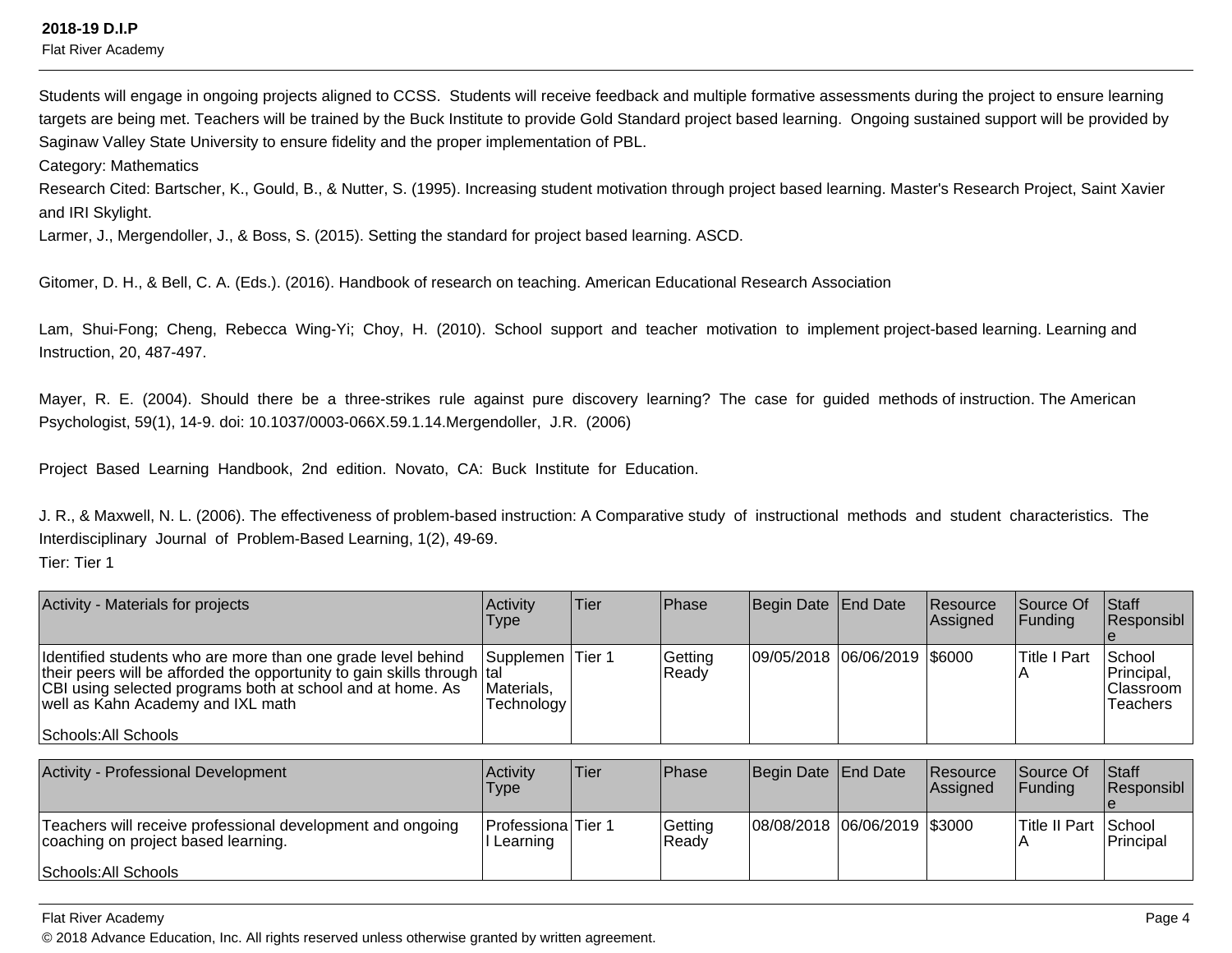# **Goal 2: All students will be proficient in English language arts**

# **Measurable Objective 1:**

100% of Eighth and Eleventh grade students will demonstrate a proficiency in science in Reading by 06/06/2019 as measured by NWEA growth percentiles..

### **Strategy 1:**

Differentiation - Students will be provided differentiation instruction based on their individual needs. Teachers will utilize classroom assessments, NWEA and DIBLES toformative assess and progress monitor student growth.

Category: English/Language Arts

Research Cited: Research Cited: Serravallo, J. (2010). Teaching reading in small groups: Differentiated instruction for building strategic, independent readers.

Serravallo, Jennifer. The Reading Strategies Book: Your Everything Guide to Developing Skilled Readers. Heinemann, 2015.

Serravallo, J. (2017). The writing strategies book: Your everything guide to developing skilled writers.

Tier: Tier 1

| Activity - Small group instruction                                                                                                                                                              | Activity<br>Type                                         | Tier              | Phase          | Begin Date                 | End Date | Resource<br>Assigned  | Source Of<br><b>Funding</b> | Staff<br>Responsibl                                                                                             |
|-------------------------------------------------------------------------------------------------------------------------------------------------------------------------------------------------|----------------------------------------------------------|-------------------|----------------|----------------------------|----------|-----------------------|-----------------------------|-----------------------------------------------------------------------------------------------------------------|
| Identified student are provided supplemental and direct<br>linstruction.<br> Schools: All Schools                                                                                               | Academic<br>Support<br>Program,<br>Direct<br>Instruction | Tier 2            | <b>Monitor</b> | 09/06/2018 06/06/2019      |          | \$30000               |                             | Section 31a Elementary<br>lAt-Risk<br>teacher and<br>Secondary<br>At-Risk<br>lteacher and<br>title<br>parapros. |
| Activity - Academic Support                                                                                                                                                                     | Activity<br>Type                                         | Tier              | Phase          | Begin Date End Date        |          | Resource<br>Assigned  | Source Of<br>Funding        | Staff<br>Responsibl                                                                                             |
| Push in and pull out academic support for students identified as Academic<br>needing this intervention using NWEA and classroom<br>observations as documented by the general education teacher. | Support<br>Program                                       | Tier <sub>2</sub> | Monitor        | 08/27/2018 06/06/2019  \$0 |          |                       | General<br>Fund             | Academic<br>support<br>Istaff                                                                                   |
| Schools: All Schools                                                                                                                                                                            |                                                          |                   |                |                            |          |                       |                             |                                                                                                                 |
| <b>Activity - Tutoring</b>                                                                                                                                                                      | Activity<br>Type                                         | Tier              | Phase          | Begin Date                 | End Date | Resource<br> Assigned | Source Of<br><b>Funding</b> | Staff<br> Responsibl                                                                                            |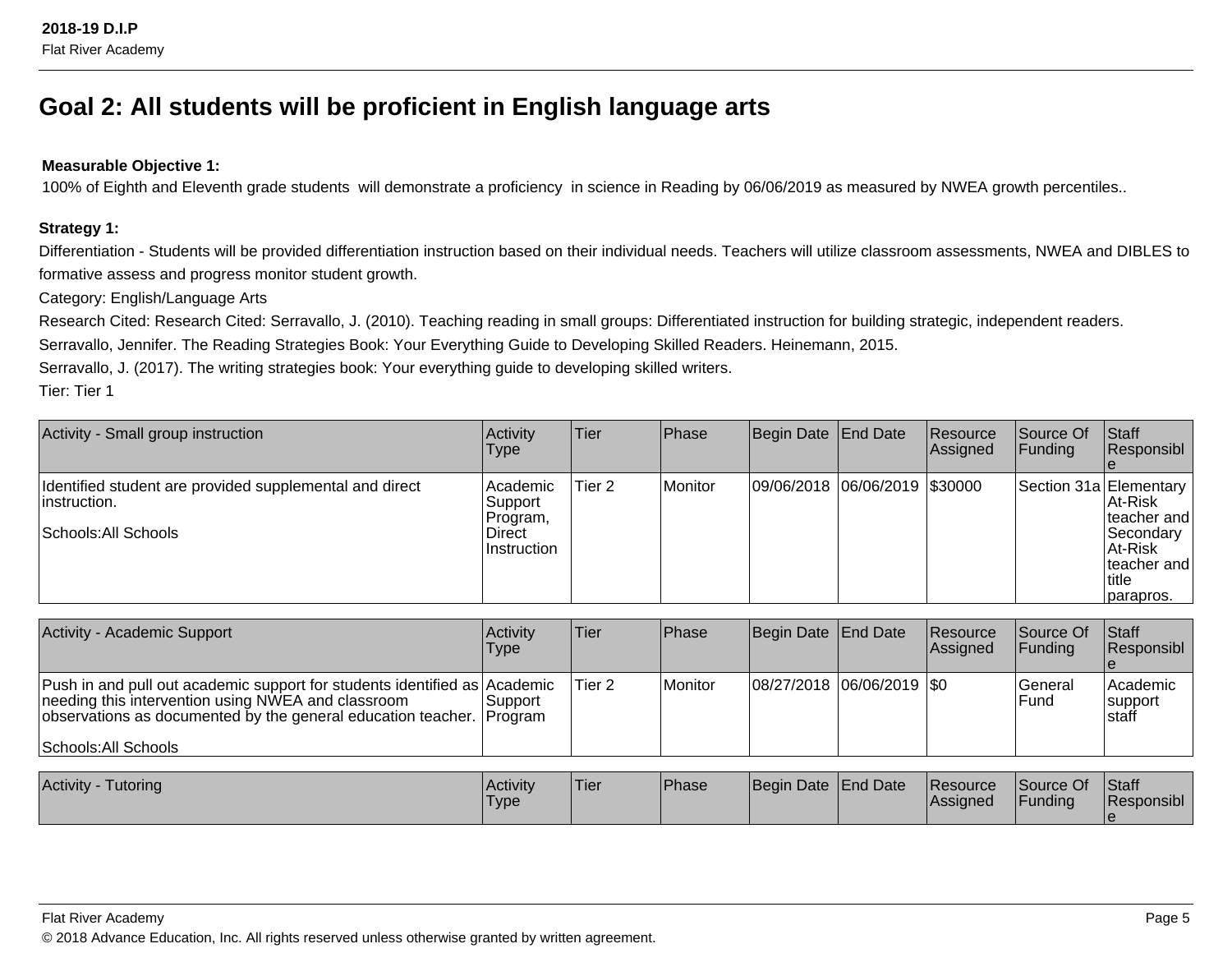Flat River Academy

| Teachers will provide after school tutoring at least once a week Academic<br>per subject. Each subject level teacher will stay after on a<br>different day so students may receive support in all subject<br>lareas if needed. | Support<br>IProgram | 'Tier 3 | Implement   08/22/2018   06/13/2019   \$0 |  | Section 31a School | Principal |
|--------------------------------------------------------------------------------------------------------------------------------------------------------------------------------------------------------------------------------|---------------------|---------|-------------------------------------------|--|--------------------|-----------|
| Schools: All Schools                                                                                                                                                                                                           |                     |         |                                           |  |                    |           |

### **Strategy 2:**

Summer School - Students will be identified by classroom teacher for inclusion in a 4 week summer program consisting of in-depth math and english language artsinstruction focused on individual student needs. Focus will be on basic skills to buld a strong foundation

Category: English/Language Arts

Research Cited: Research-What Works Clearinghouse - Summer school produces positive effects on student achievement.

Tier: Tier 2

| <b>Activity - Summer School</b>                                                                                                                                                                                                                  | Activity<br><b>Type</b>           | Tier   | Phase     | Begin Date End Date            | Resource<br>Assigned | Source Of<br> Funding | <b>Staff</b><br>Responsibl                                                                                                                      |
|--------------------------------------------------------------------------------------------------------------------------------------------------------------------------------------------------------------------------------------------------|-----------------------------------|--------|-----------|--------------------------------|----------------------|-----------------------|-------------------------------------------------------------------------------------------------------------------------------------------------|
| Four week summer school program to be conducted by<br>certified instructional staff with support of aides and<br>individualized to student needs. Supplemental materials are<br>used to provide alternative instruction.<br>Schools: All Schools | l Academic<br>∣Support<br>Program | Tier 2 | Implement | 06/08/2017 06/08/2018   \$4000 |                      | lTitle I Part         | Elementary<br>land<br>Secondary<br>Principals<br>Iwill oversee<br> implementa<br>Ition as well<br>las Title 1<br>Iteachers<br>land<br> parapros |

# **Strategy 3:**

Project-Based Learning - Teachers will create real-world problem-solving situations by designing questions and tasks that increase student thinking and academic rigor.Students will engage in ongoing projects aligned to CCSS. Students will receive feedback and multiple formative assessments during the project to ensure learningtargets are being met. Teachers will be trained by the Buck Institute to provide Gold Standard project based learning. Ongoing sustained support will be provided by Saginaw Valley State University to ensure fidelity and the proper implementation of PBL.

Category: English/Language Arts

Research Cited: Barron, B., & Darling-Hammond, L. (2008). Teaching for meaningful learning: A review of research on inquiry-based and cooperative learning, Buck Institute for Education (BIE)

Tier: Tier 1

| Activity<br>v - Gen Teacher direct instruction_ | l Acti∨it∨<br>'Type | <b>Tier</b> | Phase | Begin Date End Date |  | <b>Resource</b><br><b>LAssigned</b> | Source Of<br>Funding | <b>Staff</b><br>Responsibl |
|-------------------------------------------------|---------------------|-------------|-------|---------------------|--|-------------------------------------|----------------------|----------------------------|
|-------------------------------------------------|---------------------|-------------|-------|---------------------|--|-------------------------------------|----------------------|----------------------------|

#### Flat River Academy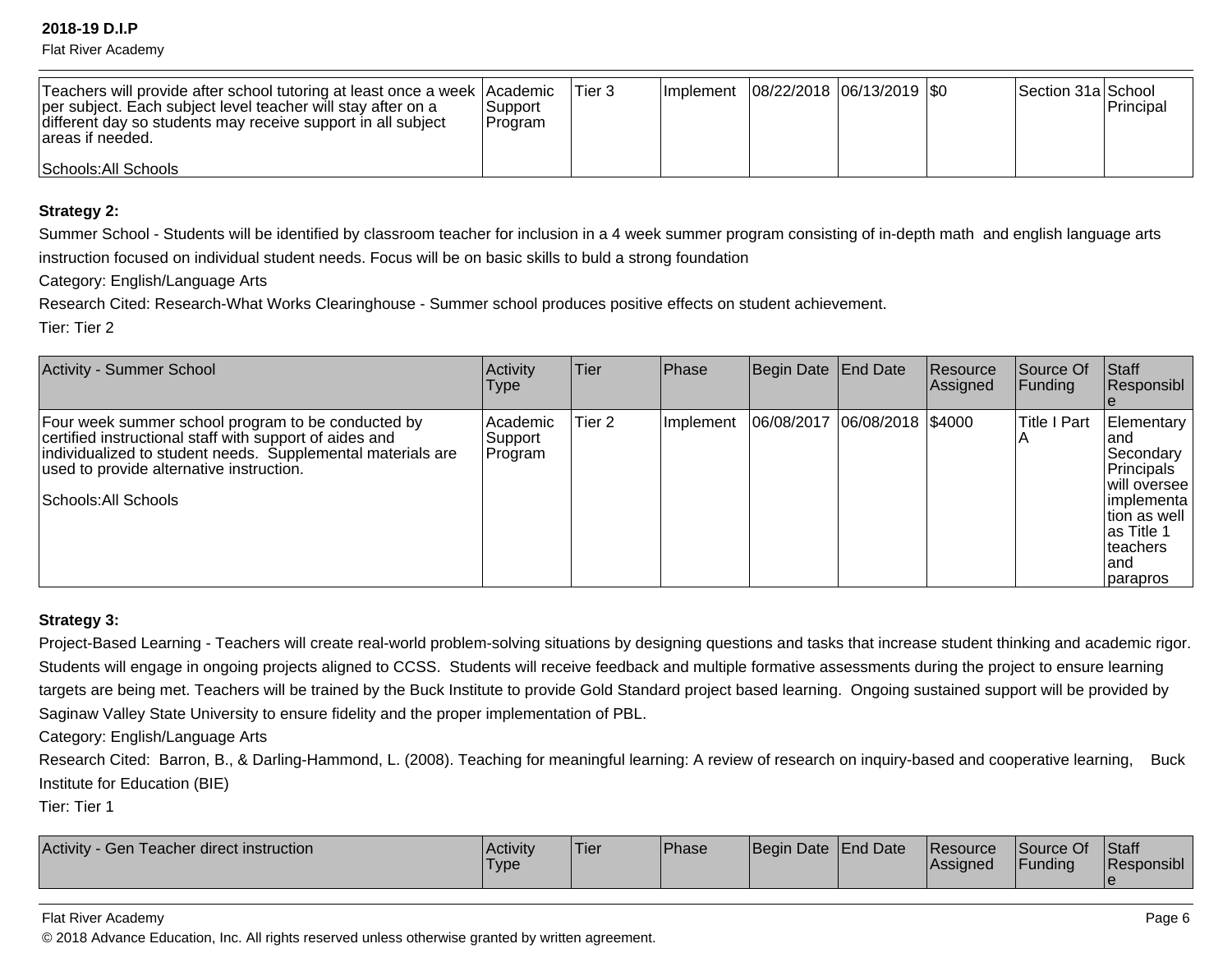Flat River Academy

| Students will be provided with additional direct instruction from<br>general education staff to address student need<br>Schools: All Schools | Academic<br> Support <br>Program,<br>Direct<br>Instruction | Tier 1 | Getting<br>Ready | 09/05/2018 06/06/2019 \$60000 |                      | <b>Title I Part</b><br>$\overline{A}$ | School<br>Principal |
|----------------------------------------------------------------------------------------------------------------------------------------------|------------------------------------------------------------|--------|------------------|-------------------------------|----------------------|---------------------------------------|---------------------|
| <b>Activity - Professional Development</b>                                                                                                   | Activity<br><b>Type</b>                                    | Tier   | Phase            | Begin Date End Date           | Resource<br>Assigned | Source Of<br><b>IFunding</b>          | Staff<br>Responsibl |
| Teachers will be provided professional development and<br>ongoing coaching on project based learning.<br>Schools: All Schools                | Professiona Tier 1<br>Learning                             |        | Getting<br>Ready | 08/08/2018 06/06/2019 \$3000  |                      | Section 31a School                    | Principal           |

### **Measurable Objective 2:**

100% of All Students will complete a portfolio or performance to track student growth in Writing by 06/06/2019 as measured by grade level writing rubrics..

### **Strategy 1:**

portfolio - Teachers will collaboratively decide in the beginning of the year the format in which student writing portfolio will be presented. Each student will include at least five pieces of writing starting with the beginning of the year and one piece of writing each quarter.

# Category: English/Language Arts

Research Cited: Camp, R. (1993). "The Place of Portfolios in Our Changing Views of Writing Assessment." In Construction Versus Choice in Cognitive Measurement: Issues in Constructed Response, Performance Testing, and Portfolio Assessment, edited by R. E. Bennett and W. C. Ward. Hillsdale, N.J.:

ErlbaumCatterall, J., and L. Winters. (In press). Economic Analysis of Tests: Competency, Certification, and

Tier: Tier 1

| <b>Activity - Materials</b>                                         | Activity<br>Type | <b>Tier</b> | Phase      | Begin Date End Date           | Resource<br>Assigned | <b>Source Of</b><br><b>IFundina</b> | <b>Staff</b><br><b>Responsibl</b>                     |
|---------------------------------------------------------------------|------------------|-------------|------------|-------------------------------|----------------------|-------------------------------------|-------------------------------------------------------|
| Materials will be used to create portfolios<br>Schools: All Schools | Materials        | Tier 1      | Ilmplement | 08/27/2018  06/06/2019  \$500 |                      | Title I Part                        | School<br>Principal,<br><b>Classroom</b><br> Teachers |

# **Goal 3: All students will be proficient in science.**

# **Measurable Objective 1:**

100% of All Students will demonstrate a proficiency in physical science in Science by 06/08/2018 as measured by teacher created assessments and standardizedtests.

#### Flat River Academy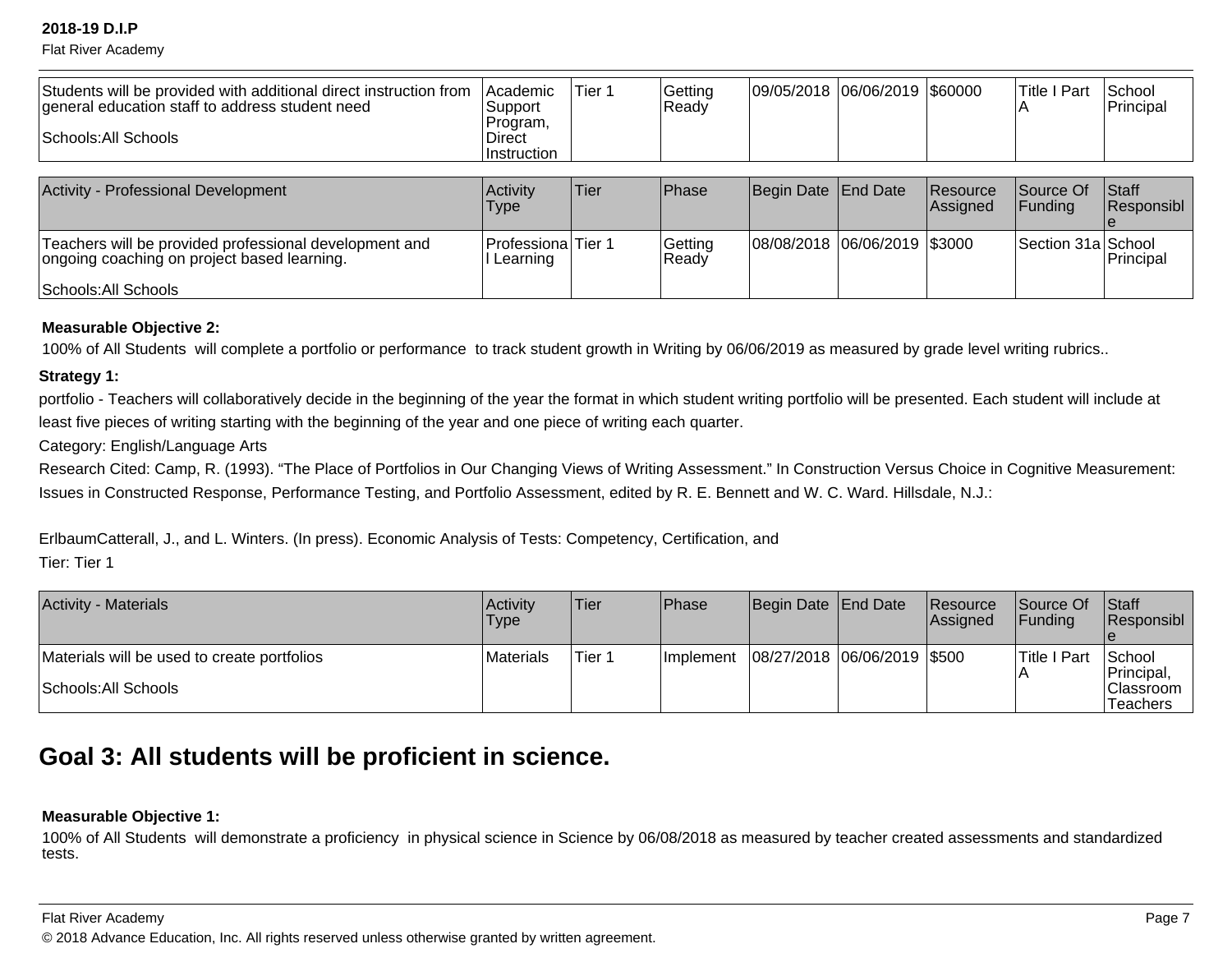Flat River Academy

## **Strategy 1:**

Technology - Identified students will be scheduled for CBI using Academy purchased programs and hardware.

Category: Science

Research Cited: North East Florida Science and Mathematics Center computer science practice and computer games produce a positive result in science achievement. Tier: Tier 2

| Activity - Technology                                                                                                                                                                                                  | Activity<br><b>Type</b> | lTier. | Phase            | Begin Date End Date           | <b>Resource</b><br> Assigned | <b>Source Of</b><br> Funding | Staff<br>Responsibl                                                                                       |
|------------------------------------------------------------------------------------------------------------------------------------------------------------------------------------------------------------------------|-------------------------|--------|------------------|-------------------------------|------------------------------|------------------------------|-----------------------------------------------------------------------------------------------------------|
| Identified students who are more than one grade level behind<br>their peers will be afforded the opportunity to gain skills through<br>CBI using selected programs both at school and at home.<br>Schools: All Schools | Technology Tier 2       |        | Getting<br>Ready | $ 06/12/2017 06/08/2018 $ \$0 |                              |                              | Elementary<br>land<br>Secondary<br>Principals<br> will oversee  <br> implementa  <br>Ition of<br>program. |

# **Strategy 2:**

Project Based Instruction - Teachers will engage students in Project Based Instruction to teach Science standards. Projects will involve hands-on activities.

Category: Science

Research Cited: Edutopia, December 3, 2012, Project-Based Learning Research Review, Vanessa Vega

Tier: Tier 2

| Activity - Project based instruction                                                           | Activity<br>Type       | Tier   | <b>Phase</b>     | Begin Date End Date         | Resource<br><b>Assigned</b> | Source Of<br> Funding | Staff<br>Responsibl                                                                              |
|------------------------------------------------------------------------------------------------|------------------------|--------|------------------|-----------------------------|-----------------------------|-----------------------|--------------------------------------------------------------------------------------------------|
| Students will be engaged in project based instructional<br>activities.<br>Schools: All Schools | Direct<br>∣Instruction | Tier 1 | <b>Implement</b> | 08/28/2017  06/08/2018  \$0 |                             |                       | Elementary<br>land<br>Secondary<br>administrati<br>Ion will<br>loversee<br>limplementa<br>Ition. |

# **Measurable Objective 2:**

50% of Eighth and Eleventh grade students will demonstrate a proficiency in Science by 06/06/2019 as measured by M-Step.

# **Strategy 1:**

Project Based Learning - Teachers will create real-world problem-solving situations scientific science models by designing questions and tasks which increase student thinking and academic rigor. Students will engage in ongoing projects aligned to NGSS. Students will receive feedback and multiple formative assessments during the

#### Flat River Academy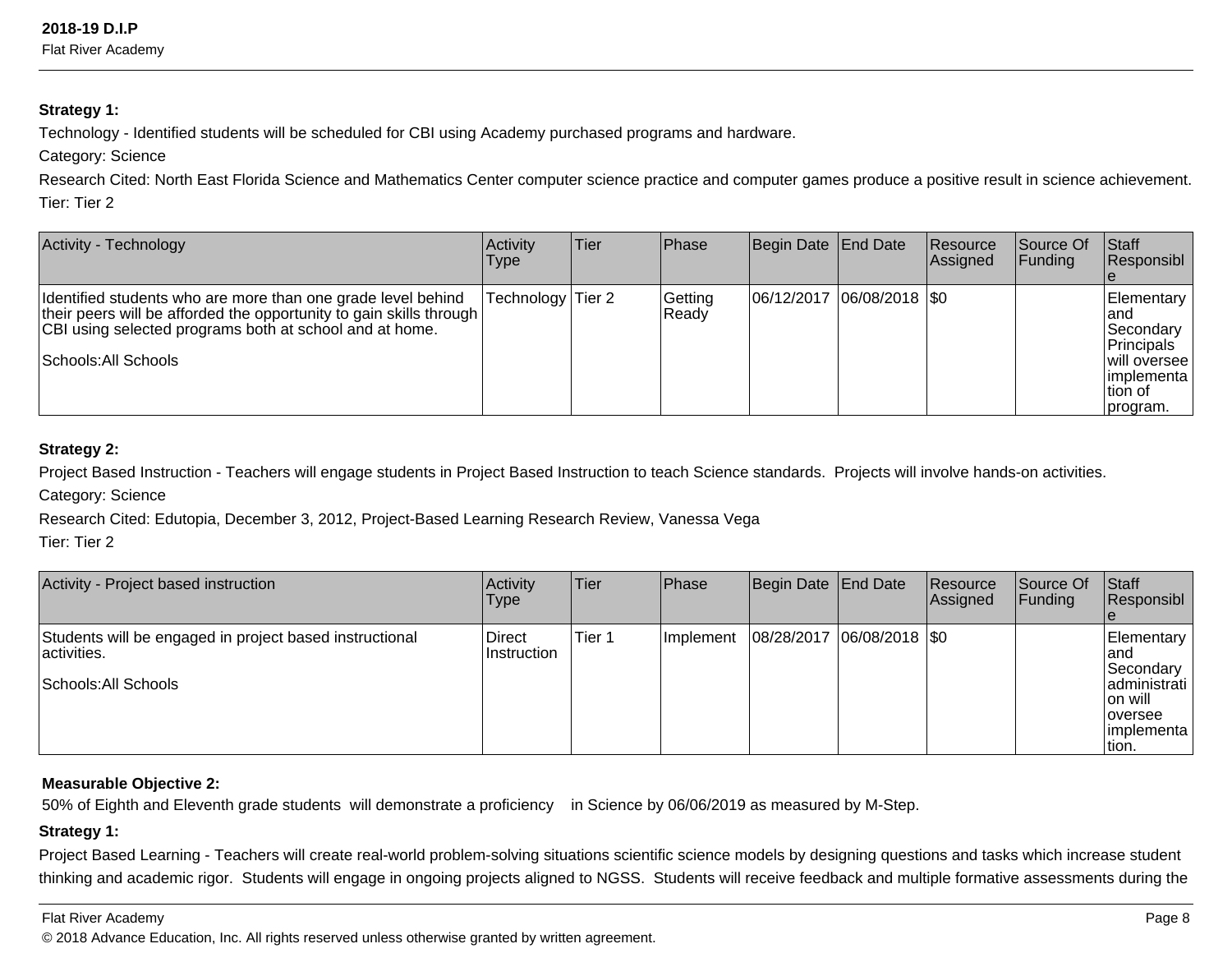Flat River Academy

project to ensure learning targets are being met. Teachers will be trained by the Buck Institute to provide Gold Standard project based learning.

Category: Science

Research Cited: Trowbridge, Leslie W., and Rodger W. Bybee. Teaching secondary school science: Strategies for developing scientific literacy. Simon & Schuster Books For Young Readers, 1996.

Collette, Alfred T., and Eugene L. Chiappetta. Science Instruction in the Middle and Secondary Schools. The CV Mosby Company, 11830 Westline Industrial Drive, St.Louis, MO 63146, 1984.

Tier: Tier 1

| Activity - Hands on learning and materials                                                         | Activity<br>Type                | lTier. | Phase   | Begin Date End Date         | Resource<br>Assigned | <b>Source Of</b><br>IFundina | <b>Staff</b><br>Responsibl        |
|----------------------------------------------------------------------------------------------------|---------------------------------|--------|---------|-----------------------------|----------------------|------------------------------|-----------------------------------|
| Teachers will utilize hands on learning materials to differentiate Academic<br>linstruction based. | Support <br>Program,            | Tier 1 | Monitor | 09/05/2018 06/06/2019 \$500 |                      | Title I Part                 | School<br>Principal,<br>Classroom |
| Schools: All Schools                                                                               | Supplemen  <br><b>Materials</b> |        |         |                             |                      |                              | Teachers                          |

| <b>Activity - Field Trips</b>                                                                                                                                               | Activity<br>Type | Tier   | <b>Phase</b> | Begin Date End Date |                             | Resource<br><b>Assigned</b> | Source Of<br><b>IFundina</b> | <b>Staff</b><br><b>Responsibl</b>                     |
|-----------------------------------------------------------------------------------------------------------------------------------------------------------------------------|------------------|--------|--------------|---------------------|-----------------------------|-----------------------------|------------------------------|-------------------------------------------------------|
| Teachers will take students on field trips aligned to content<br>standards to increase background knowledge and apply<br>concepts learned in class.<br>Schools: All Schools | Field Trip       | Tier 1 | Monitor      |                     | 09/05/2018 06/06/2019 \$500 |                             | lTitle I Part                | School<br>Principal,<br> Classroom<br><b>Teachers</b> |

| Activity - Professional Development                                                                                          | Activity<br>Type                      | Tier | <b>IPhase</b>    | Begin Date End Date         | <b>Resource</b><br><b>Assigned</b> | <b>Source Of</b><br><b>IFundina</b> | <b>Staff</b><br><b>Responsibl</b> |
|------------------------------------------------------------------------------------------------------------------------------|---------------------------------------|------|------------------|-----------------------------|------------------------------------|-------------------------------------|-----------------------------------|
| Teacher will receive professional development on Next<br>Generation Science Standards best practices<br>Schools: All Schools | <b>ProfessionalTier 1</b><br>Learning |      | Getting<br>Ready | 08/08/2018 06/06/2019 \$500 |                                    | Section 31a School                  | Principal,<br>Science<br>Teacher  |

| <b>Activity - Summer Student Enrichment Activities</b>                                                                                   | Activity<br>Type | Tier   | Phase            | Begin Date End Date |                              | Resource<br><b>Assigned</b> | <b>Source Of</b><br>IFundina | <b>Staff</b><br>Responsibl |
|------------------------------------------------------------------------------------------------------------------------------------------|------------------|--------|------------------|---------------------|------------------------------|-----------------------------|------------------------------|----------------------------|
| Families will be invited on designated days through out the<br>summer to participate in enrichment project based learning<br>activities. | Materials        | Tier 1 | Getting<br>Ready |                     | 06/20/2018 08/09/2019 \$2000 |                             | <b>Title I Part</b>          | School<br><b>Principal</b> |
| Schools: All Schools                                                                                                                     |                  |        |                  |                     |                              |                             |                              |                            |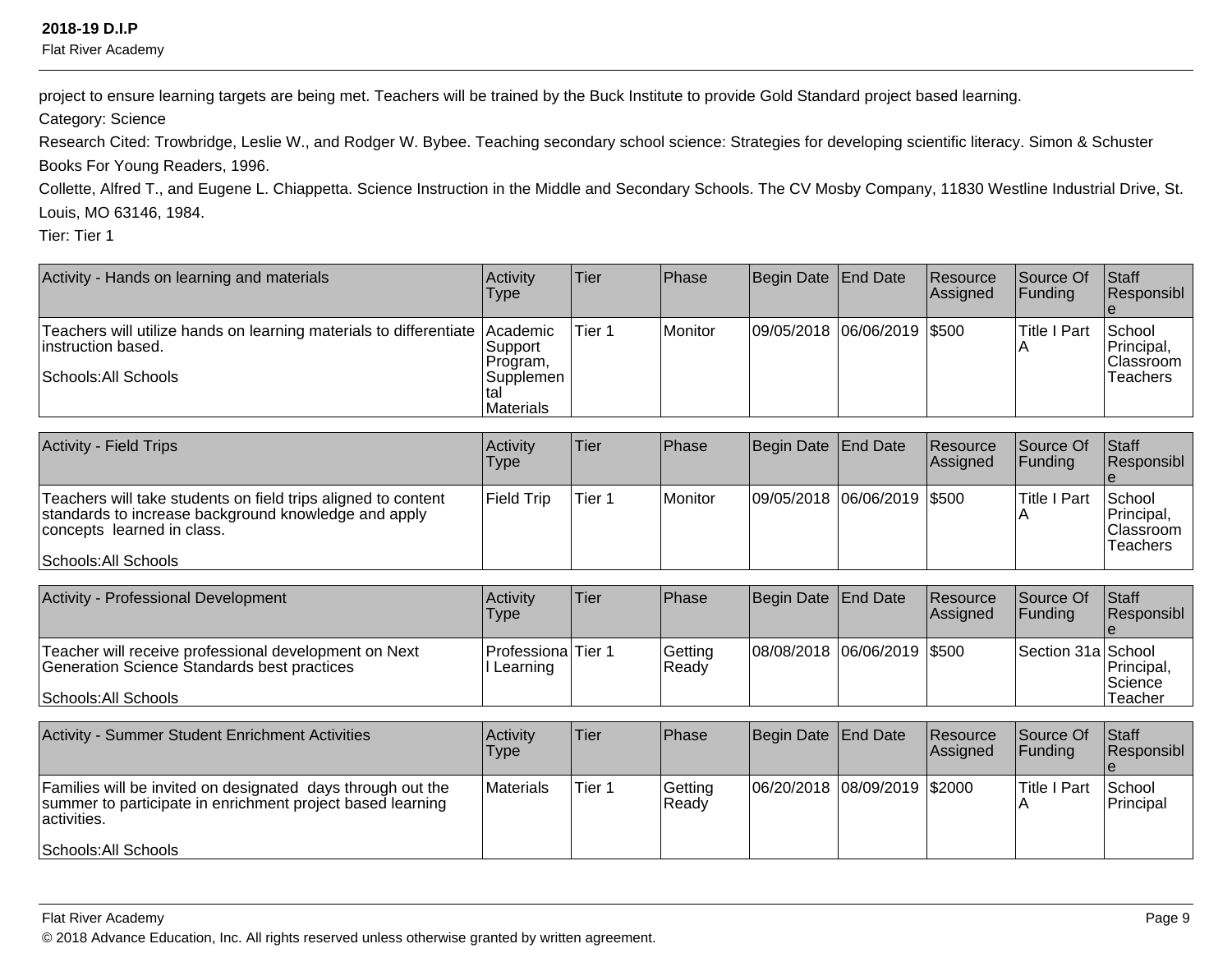Flat River Academy

| Activity - tutoring                                                                                                                                                                                                                                      | <b>Activity</b><br>Type | lTier | <b>IPhase</b>     | Begin Date End Date           | <b>Resource</b><br>Assigned | <b>Source Of</b><br>IFundina | <b>Staff</b><br>Responsibl |
|----------------------------------------------------------------------------------------------------------------------------------------------------------------------------------------------------------------------------------------------------------|-------------------------|-------|-------------------|-------------------------------|-----------------------------|------------------------------|----------------------------|
| Teachers will provide after school tutoring at least once a week   Academic<br>per subject. Each subject level teacher will stay after on a<br>different day so students may receive support in all subject<br>lareas if needed.<br>Schools: All Schools | Support <br> Program    |       | Getting<br> Readv | $ 08/22/2018 06/13/2019 $ \$0 |                             | Section 31a School           | Principal                  |

# **Goal 4: All students will be proficient in Social Studies.**

### **Measurable Objective 1:**

 50% of All Students will demonstrate a proficiency in social studies in Social Studies by 06/06/2019 as measured by teacher created assessments and standardizedtests.

### **Strategy 1:**

Project Based Instruction - Teachers will create real-world problem-solving situations by designing questions and tasks that increase student thinking and academic rigor. Students will engage in ongoing projects aligned to CCSS. Students will receive feedback and multiple formative assessments during the project to ensurelearning targets are being met. Teachers will be trained by the Buck Institute to provide Gold Standard project based learning. Ongoing sustained support will be provided by Saginaw Valley State University to ensure fidelity and the proper implementation of PBL.

Category: Social Studies

 Research Cited: Edutopia, December 3, 2012, Project-Based Learning Research Review, Vanessa Vega, Barron, B., & Darling-Hammond, L. (2008). Teaching formeaningful learning: A review of research on inquiry-based and cooperative learningTier: Tier 1

| Activity - Project based instruction                                                           | Activity<br>Type      | <b>Tier</b> | Phase             | Begin Date End Date          | Resource<br>Assigned | Source Of<br><b>Funding</b> | Staff<br>Responsibl                                                                                |
|------------------------------------------------------------------------------------------------|-----------------------|-------------|-------------------|------------------------------|----------------------|-----------------------------|----------------------------------------------------------------------------------------------------|
| Students will be engaged in project based instructional<br>activities.<br>Schools: All Schools | Direct<br>Instruction | Tier 1      | Getting<br> Ready | 08/28/2017 06/08/2018 \$4000 |                      | Title I Part                | Elementary<br>land<br>Secondary<br>ladministrati<br>lon will<br>loversee<br> implementa  <br>tion. |
|                                                                                                |                       |             |                   |                              |                      |                             |                                                                                                    |

| Activity<br><b>Field Trips</b> | <b>Activity</b><br>'Type | <b>Tier</b> | <b>Phase</b> | Begin Date End Date |  | <b>Resource</b><br><b>Assigned</b> | Source Of<br>Funding | Staff<br>Responsibl |
|--------------------------------|--------------------------|-------------|--------------|---------------------|--|------------------------------------|----------------------|---------------------|
|--------------------------------|--------------------------|-------------|--------------|---------------------|--|------------------------------------|----------------------|---------------------|

#### Flat River Academy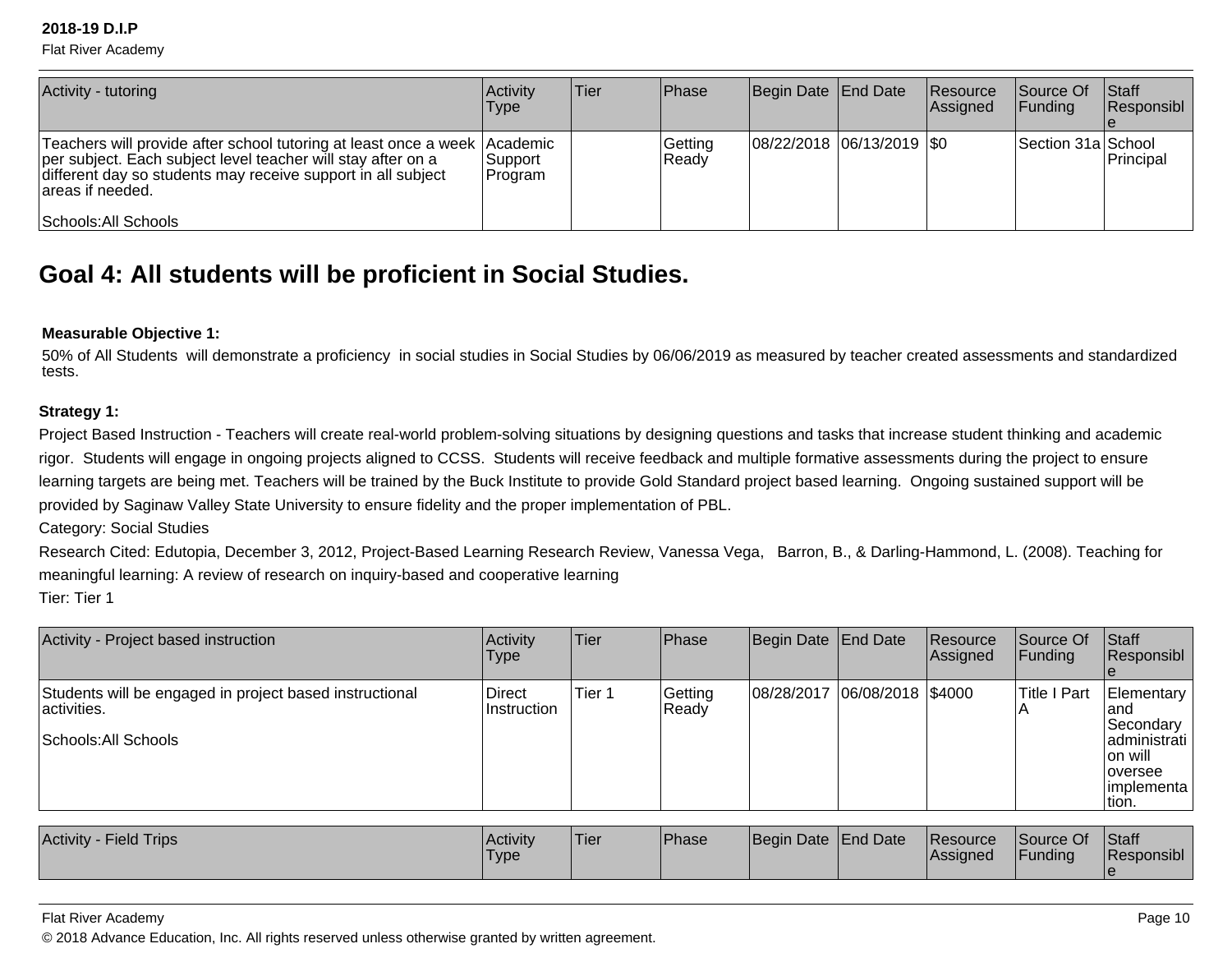Flat River Academy

| Teachers will plan field trips to enhance student learning and<br>create relevance of the material taught to the real world.                                                                                                                                              | Field Trip                     | Tier 1            | Monitor          | 08/27/2018 | $ 06/06/2019 $ \$0 |                      | General<br>Fund             | General<br>Education<br>Teachers                    |
|---------------------------------------------------------------------------------------------------------------------------------------------------------------------------------------------------------------------------------------------------------------------------|--------------------------------|-------------------|------------------|------------|--------------------|----------------------|-----------------------------|-----------------------------------------------------|
| Schools: All Schools                                                                                                                                                                                                                                                      |                                |                   |                  |            |                    |                      |                             |                                                     |
| Activity - Technology                                                                                                                                                                                                                                                     | Activity<br><b>Type</b>        | Tier              | Phase            | Begin Date | <b>End Date</b>    | Resource<br>Assigned | Source Of<br>Funding        | Staff<br>Responsibl                                 |
| Teachers will use technology to help present information and<br>let students experience the world outside of the classroom.<br>Learners will use technology to enhance research and to create<br>projects such as NEWSELA, Biteable, Book Creator, and other<br>programs. | Technology                     | Tier <sub>1</sub> | Monitor          | 08/27/2018 | 06/06/2019         | l\$0                 | General<br>Fund             | General<br>Education<br>teacher                     |
| Schools: All Schools                                                                                                                                                                                                                                                      |                                |                   |                  |            |                    |                      |                             |                                                     |
|                                                                                                                                                                                                                                                                           |                                |                   |                  |            |                    |                      |                             |                                                     |
| Activity - Project Showcases                                                                                                                                                                                                                                              | Activity<br><b>Type</b>        | Tier              | Phase            | Begin Date | <b>End Date</b>    | Resource<br>Assigned | Source Of<br>Funding        | <b>Staff</b><br>Responsibl                          |
| Parents and the community will be invited to several events<br>during the school year to present student work and improve<br>parent/student/teacher collaboration.                                                                                                        | Parent<br>Involvemen           | Tier <sub>1</sub> | Implement        | 08/27/2018 | $ 06/06/2019 $ \$0 |                      | General<br>Fund             | Administrati<br>on, general<br>education<br>teacher |
| Schools: All Schools                                                                                                                                                                                                                                                      |                                |                   |                  |            |                    |                      |                             |                                                     |
|                                                                                                                                                                                                                                                                           |                                |                   |                  |            |                    |                      |                             |                                                     |
| <b>Activity - Tutoring</b>                                                                                                                                                                                                                                                | Activity<br><b>Type</b>        | Tier              | Phase            | Begin Date | <b>End Date</b>    | Resource<br>Assigned | Source Of<br><b>Funding</b> | Staff<br>Responsibl                                 |
| Teachers will provide after school tutoring at least once a week<br>per subject. Each subject level teacher will stay after on a<br>different day so students may receive support in all subject<br>areas if needed.                                                      | Academic<br>Support<br>Program | Tier <sub>3</sub> | Getting<br>Ready | 08/22/2018 | 06/13/2019         | l\$0                 | Section 31a School          | Principal                                           |
| Schools: All Schools                                                                                                                                                                                                                                                      |                                |                   |                  |            |                    |                      |                             |                                                     |

# **Goal 5: 100% of students, parents and staff will identify the school as safe, nurturing and ashaving a positive learning environment.**

# **Measurable Objective 1:**

demonstrate a behavior of students feeling safe and nurtured. by 06/06/2019 as measured by survey, office referrals and suspensions. .

## **Strategy 1:**

Create a positive School culture and climate - School staff will work collaboratively to develop:

#### Flat River Academy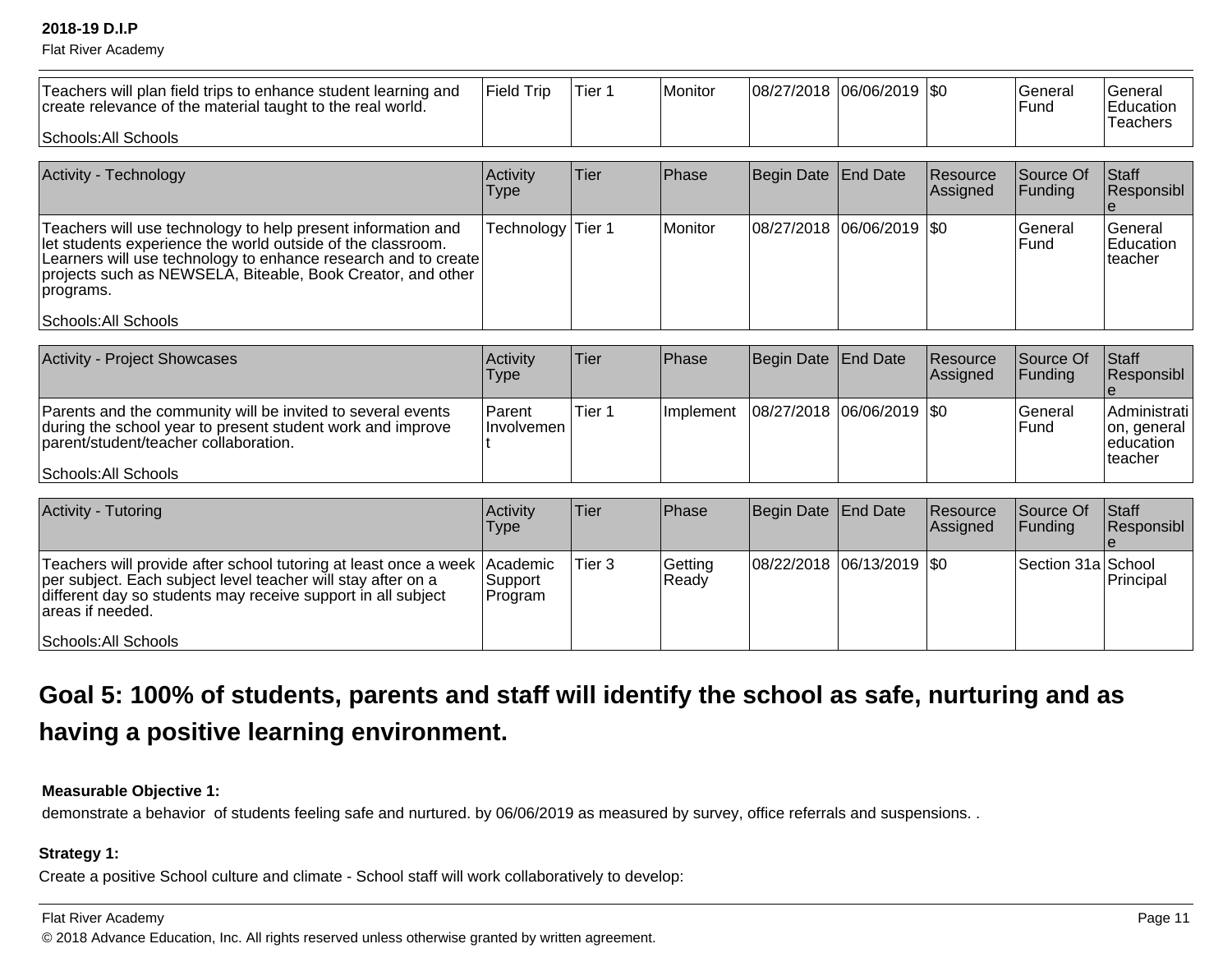Flat River Academy

Norms, values, and expectations that support social, emotional, and physical safety.

People who are engaged and respected.

An environment where students, families, and educators work together to develop and live a shared school vision.

Educators will model and nurture attitudes that emphasize the benefits gained from learning. Each staff member contributes to the operations of the school and the careof the physical environment.

Category: School Culture

Research Cited: Lambert, Leadership Capacity for Lasting School Improvement, 2003

Marzano, What Works in Schools: Translating Research into Action, 2003

The School Climate Challenge, National School Climate Center (NSCC), 2007

Best Practice Brief: School Climate and Learning, University –Community Partnerships @Michigan

State University, 2004

Tier: Tier 2

| Activity - Social Worker                                                                                                                                                                                                                                                                                                                                                                                                                                                                                                                                                                                                                                                                           | Activity<br><b>Type</b> | Tier   | Phase | Begin Date End Date                           | Resource<br>Assigned | Source Of<br>Funding | Staff<br>Responsibl |
|----------------------------------------------------------------------------------------------------------------------------------------------------------------------------------------------------------------------------------------------------------------------------------------------------------------------------------------------------------------------------------------------------------------------------------------------------------------------------------------------------------------------------------------------------------------------------------------------------------------------------------------------------------------------------------------------------|-------------------------|--------|-------|-----------------------------------------------|----------------------|----------------------|---------------------|
| The school social worker will address the psychological and<br>social well-being of students helping all students make the best Support<br>use of their educational opportunities as they develop their<br>individual potential to the fullest extent. The social worker will<br>push into elementary classroom to deliver social skills.<br>Additionally, the social worker will pull small groups of students<br>for targeted social skill development. The social worker will also<br>provide information and counseling and help students, parents<br>and school staff work together to solve problems by<br>communicating and providing referrals to other resources.<br>Schools: All Schools | Behavioral<br>Program   | Tier 2 |       | Implement   08/27/2018   06/06/2019   \$37000 |                      | <b>Title I Part</b>  | School<br>Principal |

| 08/27/2018 06/06/2019 \$0<br>l Monitor<br>Multiple Family and community activities will be offered<br><b>Community Tier 1</b><br>lGeneral<br>through-out the year to encourage involvement. Some of these Engageme<br>on, staff,<br>lFund.<br>include: Harvest Festival, Music programs etc.<br>Iteachers<br>Schools: All Schools | <b>Activity - Family Activities</b> | <b>Activity</b><br>Type | Tier | <b>Phase</b> | Begin Date End Date | <b>Resource</b><br>Assigned | <b>Source Of</b><br>IFundina | <b>Staff</b><br>Responsibl |
|-----------------------------------------------------------------------------------------------------------------------------------------------------------------------------------------------------------------------------------------------------------------------------------------------------------------------------------|-------------------------------------|-------------------------|------|--------------|---------------------|-----------------------------|------------------------------|----------------------------|
|                                                                                                                                                                                                                                                                                                                                   |                                     |                         |      |              |                     |                             |                              | Administrati               |

| <b>Parent Classes</b><br>⊺Activity | Activity<br>'Type | <b>Tier</b> | Phase | Begin Date End Date | <b>Resource</b><br><b>Assigned</b> | Source Of<br>Funding | <b>Staff</b><br><b>Responsibl</b> |
|------------------------------------|-------------------|-------------|-------|---------------------|------------------------------------|----------------------|-----------------------------------|
|                                    |                   |             |       |                     |                                    |                      |                                   |

#### Flat River Academy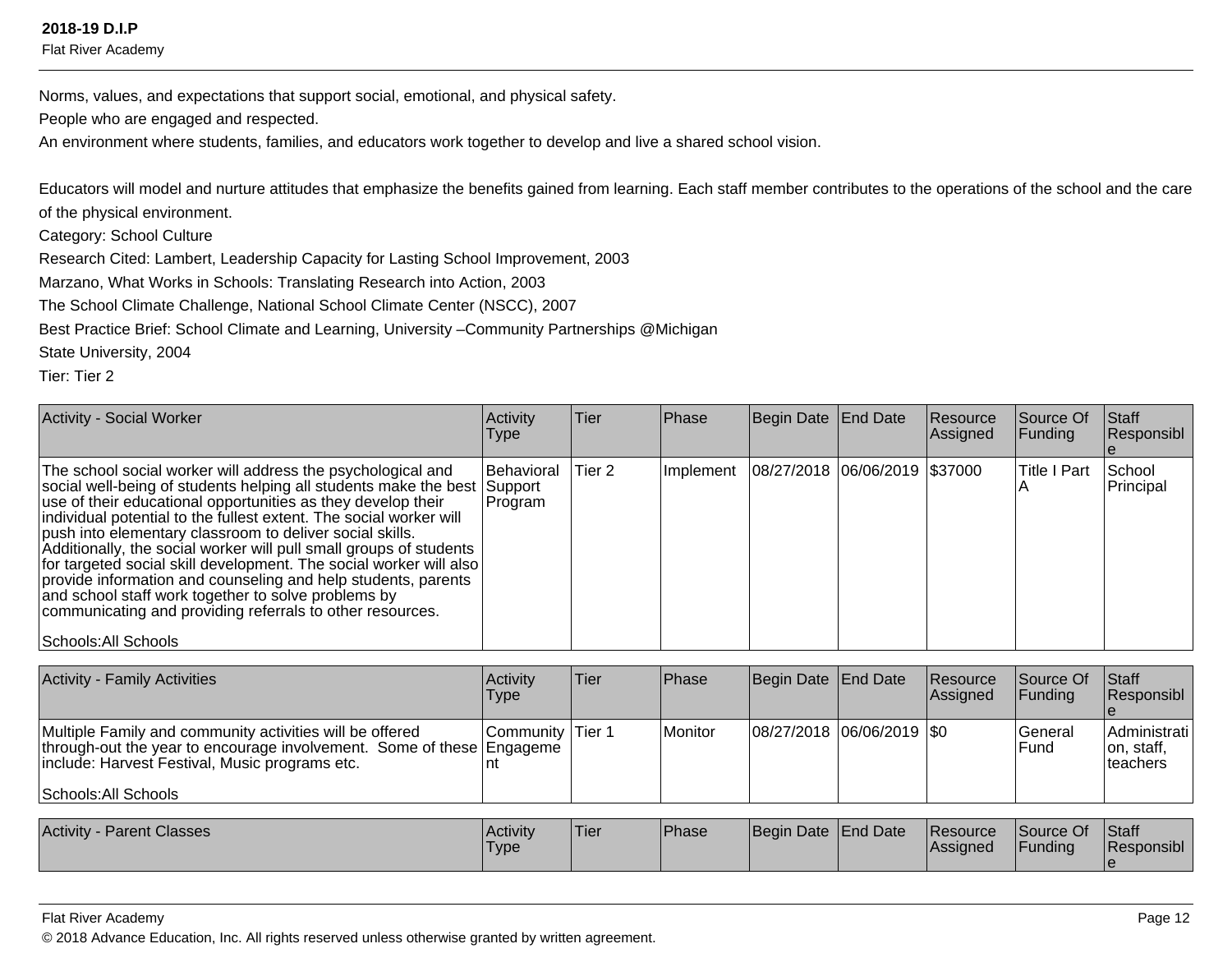Flat River Academy

| Parent classes will be offered multiple times a year. Items<br>  taught will be identified by parent and teacher needs. This may   Involvemen<br>include: how to support children learning to read, how to<br>access grades on Skyward, how to plan for college etc.<br>Schools: All Schools | l Parent        | lTier 1 |       | Implement   08/27/2018   06/06/2019   \$0 |          | lGeneral<br>l Fund | School staff |
|----------------------------------------------------------------------------------------------------------------------------------------------------------------------------------------------------------------------------------------------------------------------------------------------|-----------------|---------|-------|-------------------------------------------|----------|--------------------|--------------|
| <b>Activity - CHAMPS</b>                                                                                                                                                                                                                                                                     | <b>Activity</b> | Tier    | Phase | Begin Date End Date                       | Resource | Source Of Staff    |              |

| Activity - CHAMPS                   | l Activitv<br>Type            | !Tier⊹  | <b>IPhase</b> | Begin Date   End Date         | <b>Resource</b><br><b>IAssianed</b> | <b>ISource Of</b><br><b>IFundina</b> | <b>Staff</b><br><b>Responsibl</b> |
|-------------------------------------|-------------------------------|---------|---------------|-------------------------------|-------------------------------------|--------------------------------------|-----------------------------------|
| Teachers will be trained in CHAMPS. | <b>IBehavioral</b><br>Support | `Tier ∶ |               | 06/29/2018  06/13/2019  \$500 |                                     | lTitle I<br>Part                     | School<br><b>Principal</b>        |
| Schools: All Schools                | 'Program                      |         |               |                               |                                     |                                      |                                   |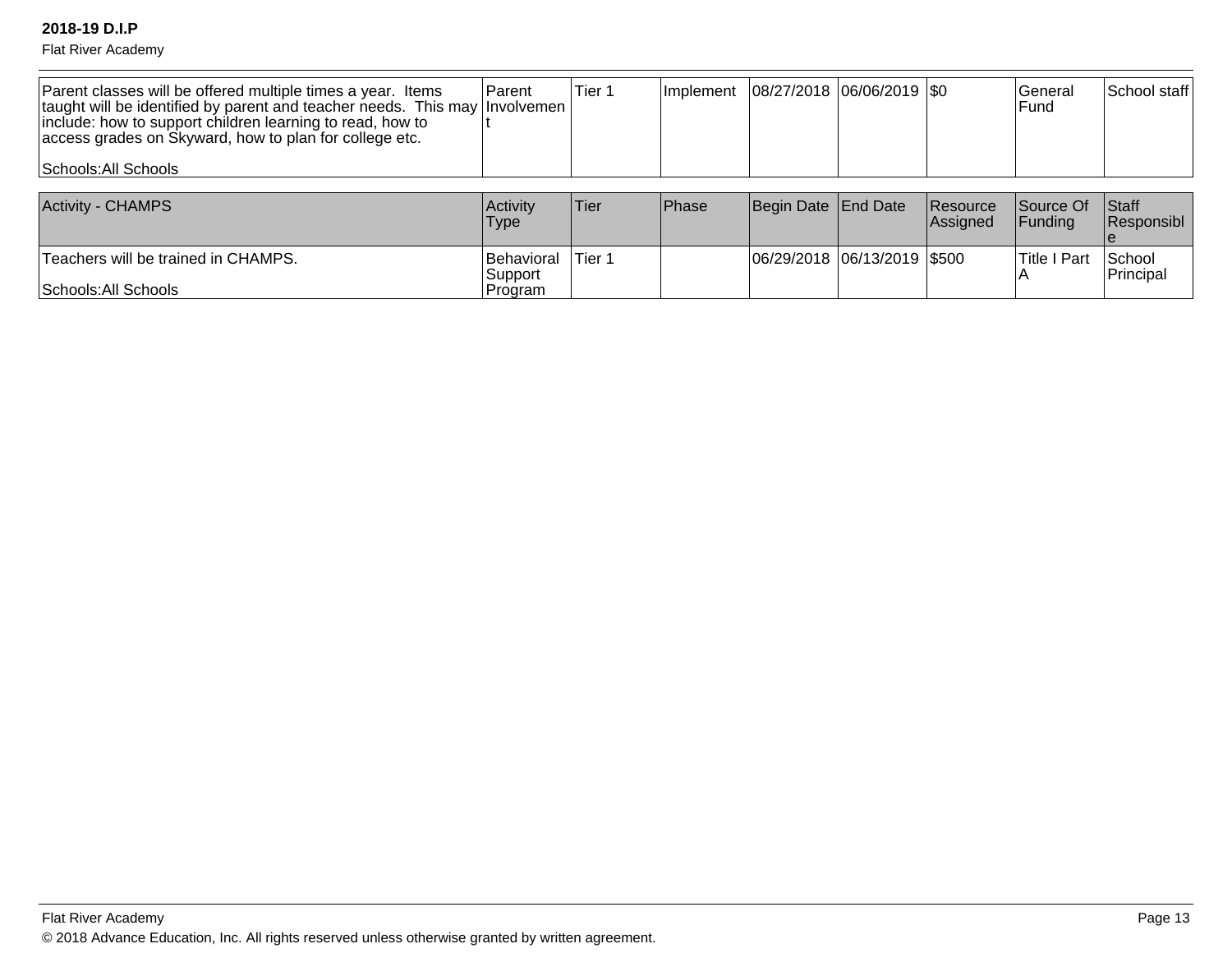# **Activity Summary by Funding Source**

# **Below is a breakdown of your activities by funding source**

# **Title I Part A**

| <b>Activity Name</b>                           | <b>Activity Description</b>                                                                                                                                                                                                                                                                                                                                                                                                                                                                                                                                                                                                                                                 | Activity<br><b>Type</b>                                     | <b>Tier</b>       | Phase            | Begin Date   End Date |                       | Resource<br>Assigned | Staff<br>Responsibl                                                                                                                             |
|------------------------------------------------|-----------------------------------------------------------------------------------------------------------------------------------------------------------------------------------------------------------------------------------------------------------------------------------------------------------------------------------------------------------------------------------------------------------------------------------------------------------------------------------------------------------------------------------------------------------------------------------------------------------------------------------------------------------------------------|-------------------------------------------------------------|-------------------|------------------|-----------------------|-----------------------|----------------------|-------------------------------------------------------------------------------------------------------------------------------------------------|
| Summer Student<br><b>Enrichment Activities</b> | Families will be invited on designated days<br>through out the summer to participate in<br>enrichment project based learning activities.                                                                                                                                                                                                                                                                                                                                                                                                                                                                                                                                    | Materials                                                   | Tier 1            | Getting<br>Ready |                       | 06/20/2018 08/09/2019 | \$2000               | School<br>Principal                                                                                                                             |
| Social Worker                                  | The school social worker will address the<br>psychological and social well-being of students<br>helping all students make the best use of their<br>educational opportunities as they develop their<br>individual potential to the fullest extent. The social<br>worker will push into elementary classroom to<br>deliver social skills. Additionally, the social worker<br>will pull small groups of students for targeted<br>social skill development. The social worker will<br>also provide information and counseling and help<br>students, parents and school staff work together to<br>solve problems by communicating and providing<br>referrals to other resources. | Behavioral<br>Support<br>Program                            | Tier <sub>2</sub> | Implement        |                       | 08/27/2018 06/06/2019 | \$37000              | School<br>Principal                                                                                                                             |
| Materials                                      | Materials will be used to create portfolios                                                                                                                                                                                                                                                                                                                                                                                                                                                                                                                                                                                                                                 | <b>Materials</b>                                            | Tier 1            | Implement        | 08/27/2018 06/06/2019 |                       | \$500                | School<br>Principal,<br>Classroom<br><b>Teachers</b>                                                                                            |
| Hands on learning and<br>materials             | Teachers will utilize hands on learning materials to Academic<br>differentiate instruction based.                                                                                                                                                                                                                                                                                                                                                                                                                                                                                                                                                                           | Support<br>Program,<br>Supplemen<br>tal<br><b>Materials</b> | Tier 1            | Monitor          |                       | 09/05/2018 06/06/2019 | \$500                | School<br>Principal,<br>Classroom<br><b>Teachers</b>                                                                                            |
| Summer School                                  | Four week summer school program to be<br>conducted by certified instructional staff with<br>support of aides and individualized to student<br>needs. Supplemental materials are used to<br>provide alternative instruction.                                                                                                                                                                                                                                                                                                                                                                                                                                                 | Academic<br>Support<br>Program                              | Tier <sub>2</sub> | Implement        | 06/08/2017            | 06/08/2018            | \$4000               | Elementary<br>and<br>Secondary<br><b>Principals</b><br>will oversee<br>implementa<br>tion as well<br>as Title 1<br>teachers<br>land<br>parapros |

Flat River Academyy and the contract of the contract of the contract of the contract of the contract of the contract of the contract of the contract of the contract of the contract of the contract of the contract of the contract of the cont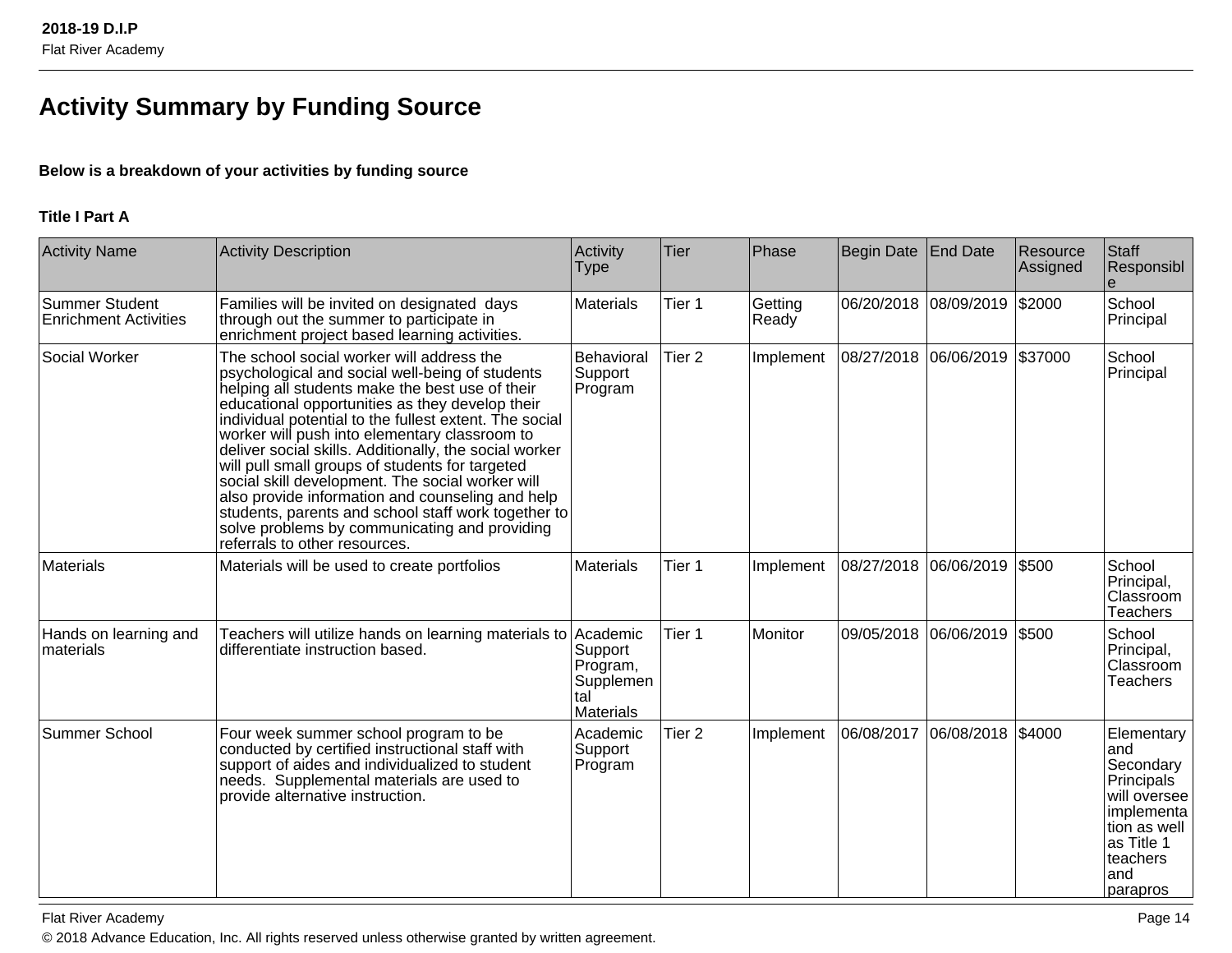Flat River Academy

| Materials for projects                   | Identified students who are more than one grade<br>level behind their peers will be afforded the<br>opportunity to gain skills through CBI using<br>selected programs both at school and at home. As Technology<br>well as Kahn Academy and IXL math | Supplemen<br>tal<br>Materials,                           | Tier 1 | Getting<br>Ready |            | 09/05/2018 06/06/2019         | \$6000  | School<br>Principal,<br>Classroom<br>Teachers                                                     |
|------------------------------------------|------------------------------------------------------------------------------------------------------------------------------------------------------------------------------------------------------------------------------------------------------|----------------------------------------------------------|--------|------------------|------------|-------------------------------|---------|---------------------------------------------------------------------------------------------------|
| <b>Field Trips</b>                       | Teachers will take students on field trips aligned to Field Trip<br>content standards to increase background<br>knowledge and apply concepts learned in class.                                                                                       |                                                          | Tier 1 | Monitor          |            | 09/05/2018  06/06/2019  \$500 |         | School<br>Principal,<br>lClassroom<br><b>Teachers</b>                                             |
| <b>CHAMPS</b>                            | Teachers will be trained in CHAMPS.                                                                                                                                                                                                                  | <b>Behavioral</b><br>Support<br>Program                  | Tier 1 |                  |            | 06/29/2018  06/13/2019  \$500 |         | School<br>Principal                                                                               |
|                                          | Project based instruction Students will be engaged in project based<br>instructional activities.                                                                                                                                                     | Direct<br>Instruction                                    | Tier 1 | Getting<br>Ready | 08/28/2017 | 06/08/2018                    | \$4000  | Elementary<br>land<br>Secondary<br>administrati<br>on will<br>loversee<br> implementa  <br>ltion. |
| Gen Teacher direct<br><i>instruction</i> | Students will be provided with additional direct<br>instruction from general education staff to address<br>student need                                                                                                                              | Academic<br>Support<br>Program,<br>Direct<br>Instruction | Tier 1 | Getting<br>Ready | 09/05/2018 | 06/06/2019                    | \$60000 | School<br>Principal                                                                               |

# **Title II Part A**

| <b>Activity Name</b>                | Activity Description                                                                              | Activity<br>Type                  | 'Tier | <b>Phase</b>     | Begin Date End Date |                                 | <b>Resource</b><br><b>IAssigned</b> | <b>Staff</b><br><b>Responsibl</b> |
|-------------------------------------|---------------------------------------------------------------------------------------------------|-----------------------------------|-------|------------------|---------------------|---------------------------------|-------------------------------------|-----------------------------------|
| <b>Professional</b><br> Development | Teachers will receive professional development<br>and ongoing coaching on project based learning. | IProfessionalTier 1<br>I Learning |       | Getting<br>Ready |                     | 08/08/2018  06/06/2019   \$3000 |                                     | School<br>Principal               |

# **Section 31a**

| <b>Activity Name</b>               | Activity Description                                                                                                                                                                                                    | Activity<br><b>Type</b>         | Tier   | <b>Phase</b>      | Begin Date End Date           | Resource<br>Assigned | Staff<br>Responsibl                                   |
|------------------------------------|-------------------------------------------------------------------------------------------------------------------------------------------------------------------------------------------------------------------------|---------------------------------|--------|-------------------|-------------------------------|----------------------|-------------------------------------------------------|
| tutoring                           | Teachers will provide after school tutoring at least<br>once a week per subject. Each subject level<br>teacher will stay after on a different day so<br>students may receive support in all subject areas if<br>needed. | Academic<br>Support<br>Program  |        | Getting<br> Ready | $ 08/22/2018 06/13/2019 $ \$0 |                      | School<br>Principal                                   |
| <b>Online Computer</b><br>Programs | Students will utilize online computer programs to<br>practice skills at their instructional level.                                                                                                                      | Academic<br>Support<br> Program | Tier 1 | Implement         | 09/05/2018 06/06/2019 \$3000  |                      | School<br>Principal,<br> Classroom<br><b>Teachers</b> |

Flat River Academy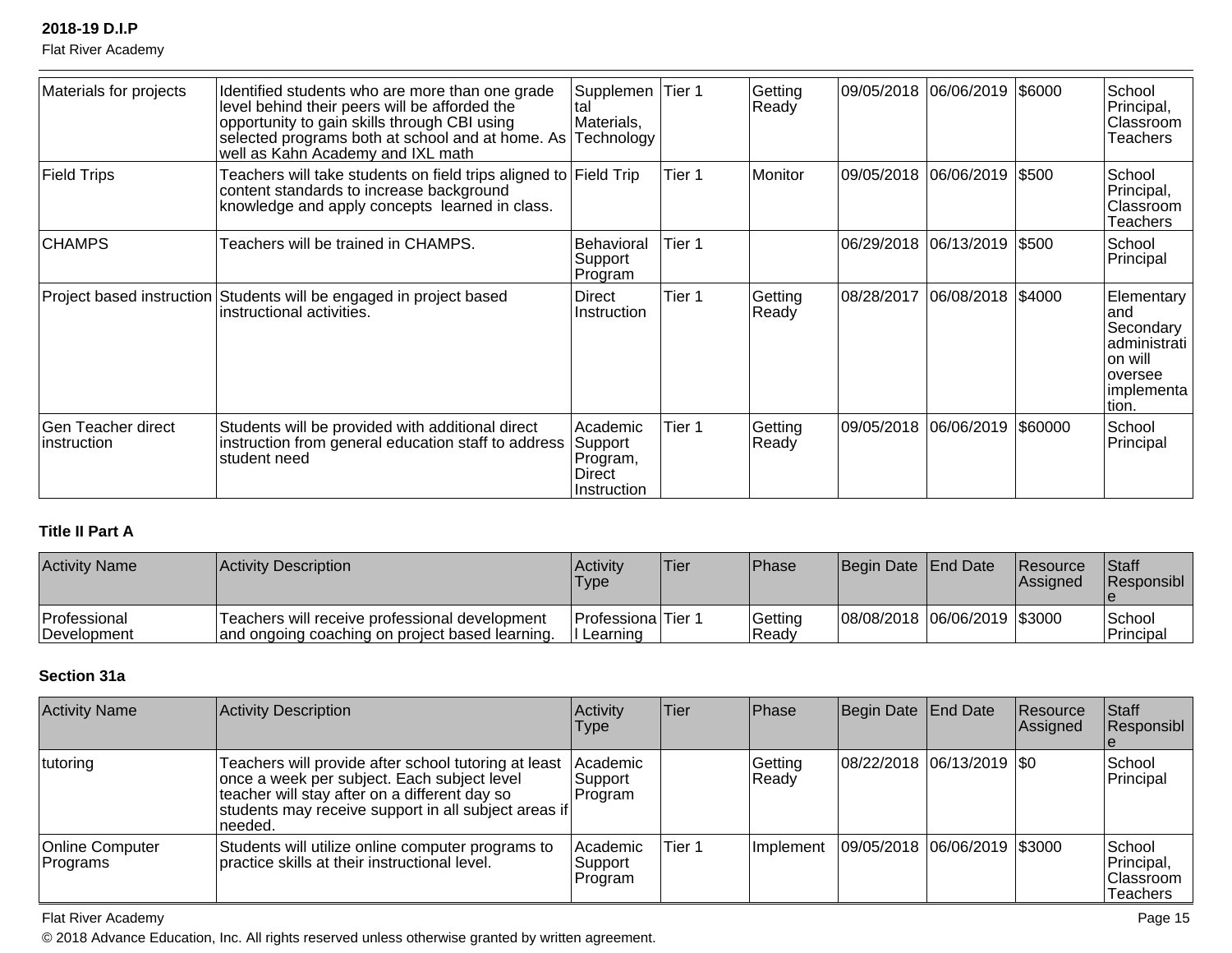Flat River Academy

| Tutoring                    | Teachers will provide after school tutoring at least<br>once a week per subject. Each subject level<br>teacher will stay after on a different day so<br>students may receive support in all subject areas if<br>needed. | Academic<br>Support<br>Program                           | Tier 3            | Getting<br>Ready | 08/22/2018 06/13/2019 \$0   |         | School<br>Principal                                                                               |
|-----------------------------|-------------------------------------------------------------------------------------------------------------------------------------------------------------------------------------------------------------------------|----------------------------------------------------------|-------------------|------------------|-----------------------------|---------|---------------------------------------------------------------------------------------------------|
| Tutoring                    | Teachers will provide after school tutoring at least<br>once a week per subject. Each subject level<br>teacher will stay after on a different day so<br>students may receive support in all subject areas if<br>needed. | Academic<br>Support<br>Program                           | Tier <sub>3</sub> | Implement        | 08/22/2018  06/13/2019  \$0 |         | School<br>Principal                                                                               |
| Professional<br>Development | Teacher will receive professional development on<br>Next Generation Science Standards best practices I Learning                                                                                                         | Professiona Tier 1                                       |                   | Getting<br>Ready | 08/08/2018 06/06/2019       | \$500   | School<br>Principal,<br>Science<br>Teacher                                                        |
| Small group instruction     | Identified students are provided supplemental<br>instruction.                                                                                                                                                           | <b>Direct</b><br>Instruction                             | Tier <sub>2</sub> | Implement        | 09/05/2018 06/06/2019       | \$30000 | School<br>Principal                                                                               |
| Tutoring                    | Teachers will provide after school tutoring at least<br>once a week per subject. Each subject level<br>teacher will stay after on a different day so<br>students may receive support in all subject areas if<br>needed. | Academic<br>Support<br>Program                           | Tier <sub>3</sub> | Implement        | 08/27/2018 06/06/2019       | \$3000  | School<br>Principal                                                                               |
| Professional<br>Development | Teachers will be provided professional<br>development and ongoing coaching on project<br>based learning.                                                                                                                | Professiona Tier 1<br>I Learning                         |                   | Getting<br>Ready | 08/08/2018 06/06/2019       | \$3000  | School<br>Principal                                                                               |
| Small group instruction     | Identified student are provided supplemental and<br>direct instruction.                                                                                                                                                 | Academic<br>Support<br>Program,<br>Direct<br>Instruction | Tier 2            | Monitor          | 09/06/2018 06/06/2019       | \$30000 | Elementary<br>At-Risk<br>teacher and<br>Secondary<br>At-Risk<br>teacher and<br>title<br>parapros. |

# **General Fund**

| <b>Activity Name</b> | Activity Description                                                                                                                                                                      | Activity<br>Type                | Tier   | <b>Phase</b> | Begin Date End Date |                               | Resource<br>Assigned | <b>Staff</b><br>Responsibl                     |
|----------------------|-------------------------------------------------------------------------------------------------------------------------------------------------------------------------------------------|---------------------------------|--------|--------------|---------------------|-------------------------------|----------------------|------------------------------------------------|
| Academic Support     | Push in and pull out academic support for<br>students identified as needing this intervention<br>using NWEA and classroom observations as<br>documented by the general education teacher. | lAcademic<br>Support<br>Program | Tier 2 | Monitor      |                     | $ 08/27/2018 06/06/2019 $ \$0 |                      | Academic<br>support<br>staff                   |
| <b>Field Trips</b>   | Teachers will plan field trips to enhance student<br>learning and create relevance of the material<br>taught to the real world.                                                           | <b>Field Trip</b>               | Tier 1 | Monitor      |                     | $ 08/27/2018 06/06/2019 $ \$0 |                      | <b>General</b><br>Education<br><b>Teachers</b> |

Flat River Academy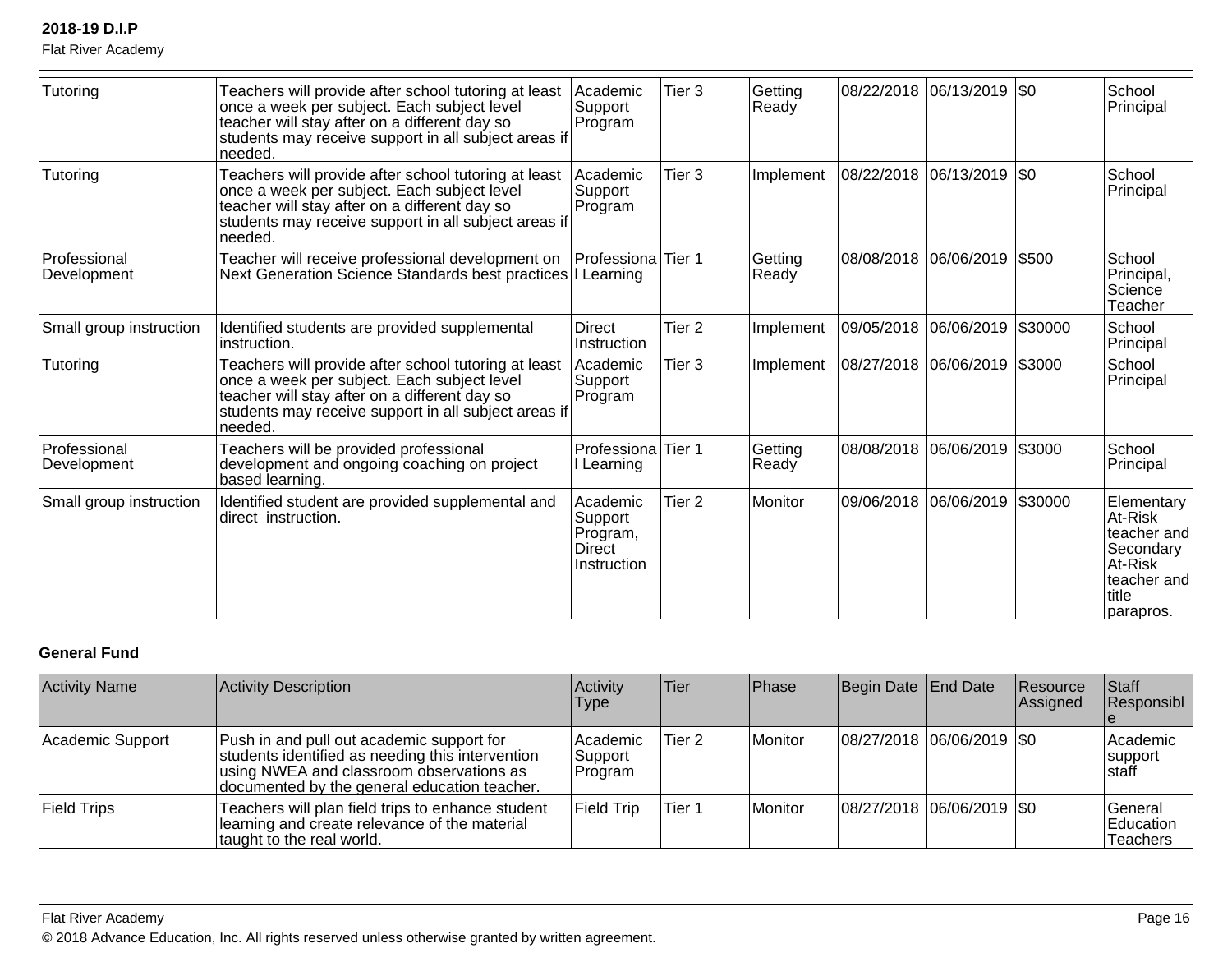Flat River Academy

| <b>Project Showcases</b> | Parents and the community will be invited to<br>several events during the school year to present<br>student work and improve parent/student/teacher<br>collaboration.                                                                                                        | Parent<br>Involvemen        | Tier 1 | Implement | $ 08/27/2018 06/06/2019 $ \$0 | Administrati<br> on, general  <br>education<br>teacher |
|--------------------------|------------------------------------------------------------------------------------------------------------------------------------------------------------------------------------------------------------------------------------------------------------------------------|-----------------------------|--------|-----------|-------------------------------|--------------------------------------------------------|
| Technology               | Teachers will use technology to help present<br>information and let students experience the world<br>outside of the classroom. Learners will use<br>technology to enhance research and to create<br>projects such as NEWSELA, Biteable, Book<br>Creator, and other programs. | Technology Tier 1           |        | Monitor   | 08/27/2018 06/06/2019   \$0   | General<br>Education<br>teacher                        |
| <b>Family Activities</b> | Multiple Family and community activities will be<br>offered through-out the year to encourage<br>involvement. Some of these include: Harvest<br>Festival, Music programs etc.                                                                                                | Community<br>Engageme<br>nt | Tier 1 | Monitor   | 08/27/2018 06/06/2019   \$0   | Administrati<br>on, staff,<br>Iteachers                |
| <b>Parent Classes</b>    | Parent classes will be offered multiple times a<br>year. Items taught will be identified by parent and<br>teacher needs. This may include: how to support<br>children learning to read, how to access grades on<br>Skyward, how to plan for college etc.                     | Parent<br><i>Involvemen</i> | Tier 1 | Implement | 08/27/2018 06/06/2019 \$0     | School staff                                           |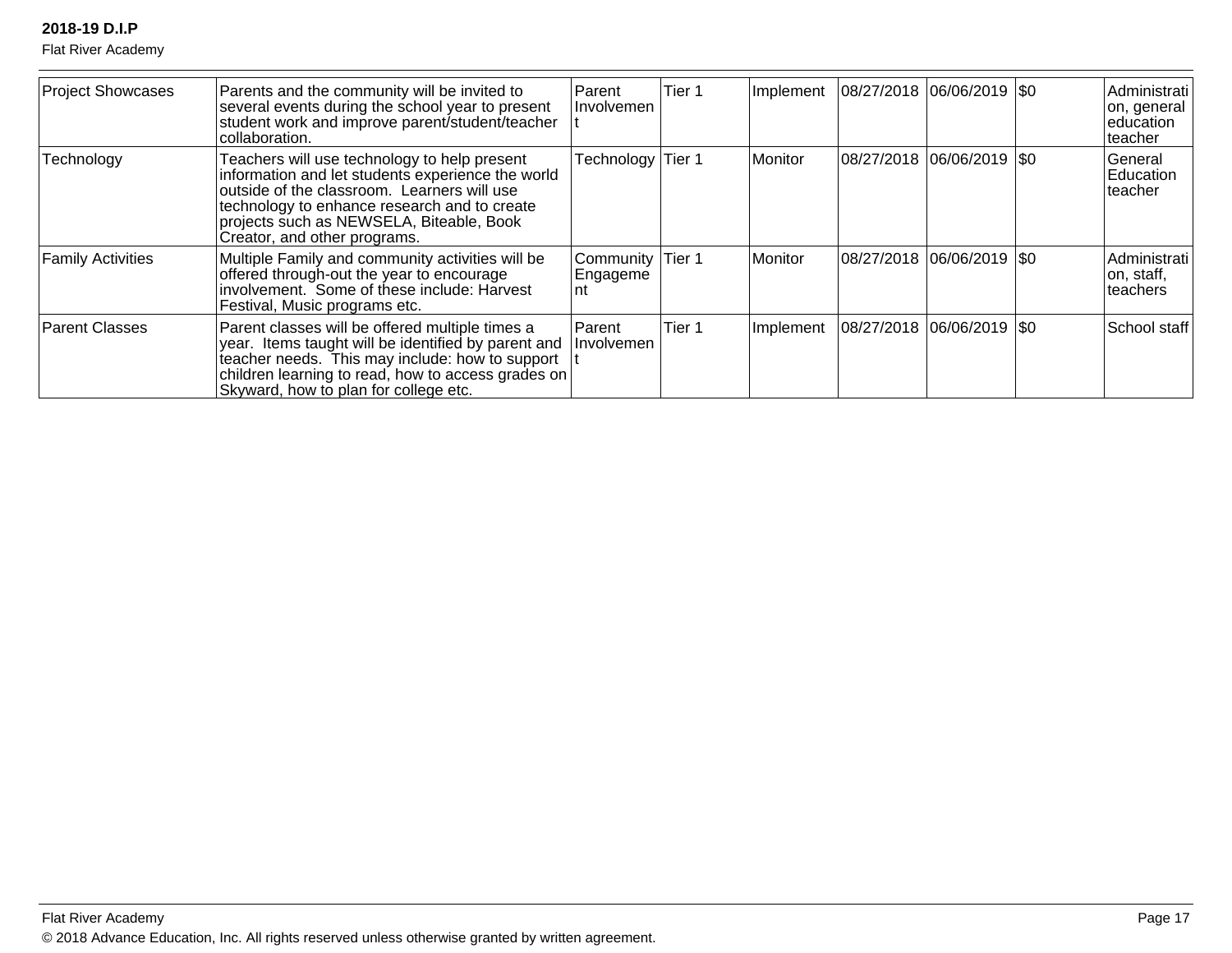# **Activity Summary by School**

# **Below is a breakdown of activity by school.**

### **All Schools**

| <b>Activity Name</b>    | <b>Activity Description</b>                                                                                                                                                                                                               | Activity<br><b>Type</b>                                         | <b>Tier</b>       | Phase            | <b>Begin Date</b> | End Date              | Resource<br>Assigned | Staff<br>Responsibl                                                                                                                     |
|-------------------------|-------------------------------------------------------------------------------------------------------------------------------------------------------------------------------------------------------------------------------------------|-----------------------------------------------------------------|-------------------|------------------|-------------------|-----------------------|----------------------|-----------------------------------------------------------------------------------------------------------------------------------------|
| Small group instruction | Identified students are provided supplemental<br>instruction.                                                                                                                                                                             | Direct<br>Instruction                                           | Tier <sub>2</sub> | Implement        | 09/05/2018        | 06/06/2019            | \$30000              | School<br>Principal                                                                                                                     |
| Materials for projects  | Identified students who are more than one grade<br>level behind their peers will be afforded the<br>opportunity to gain skills through CBI using<br>selected programs both at school and at home. As<br>well as Kahn Academy and IXL math | Supplemen<br>tal<br>Materials,<br>Technology                    | Tier 1            | Getting<br>Ready |                   | 09/05/2018 06/06/2019 | \$6000               | School<br>Principal,<br>Classroom<br><b>Teachers</b>                                                                                    |
| Small group instruction | Identified student are provided supplemental and<br>direct instruction.                                                                                                                                                                   | Academic<br>Support<br>Program,<br><b>Direct</b><br>Instruction | Tier <sub>2</sub> | Monitor          |                   | 09/06/2018 06/06/2019 | \$30000              | Elementary<br>At-Risk<br>teacher and<br>Secondary<br>At-Risk<br>teacher and<br><b>Ititle</b><br>parapros.                               |
| Summer School           | Four week summer school program to be<br>conducted by certified instructional staff with<br>support of aides and individualized to student<br>needs. Supplemental materials are used to<br>provide alternative instruction.               | Academic<br>Support<br>Program                                  | Tier <sub>2</sub> | Implement        | 06/08/2017        | 06/08/2018            | \$4000               | Elementary<br>and<br>Secondary<br>Principals<br>will oversee<br>implementa<br>tion as well<br>as Title 1<br>teachers<br>and<br>parapros |
| Technology              | Identified students who are more than one grade<br>level behind their peers will be afforded the<br>opportunity to gain skills through CBI using<br>selected programs both at school and at home.                                         | Technology                                                      | Tier <sub>2</sub> | Getting<br>Ready | 06/12/2017        | 06/08/2018            | <b>SO</b>            | Elementary<br>land<br>Secondary<br>Principals<br>will oversee<br>implementa<br>tion of<br>program.                                      |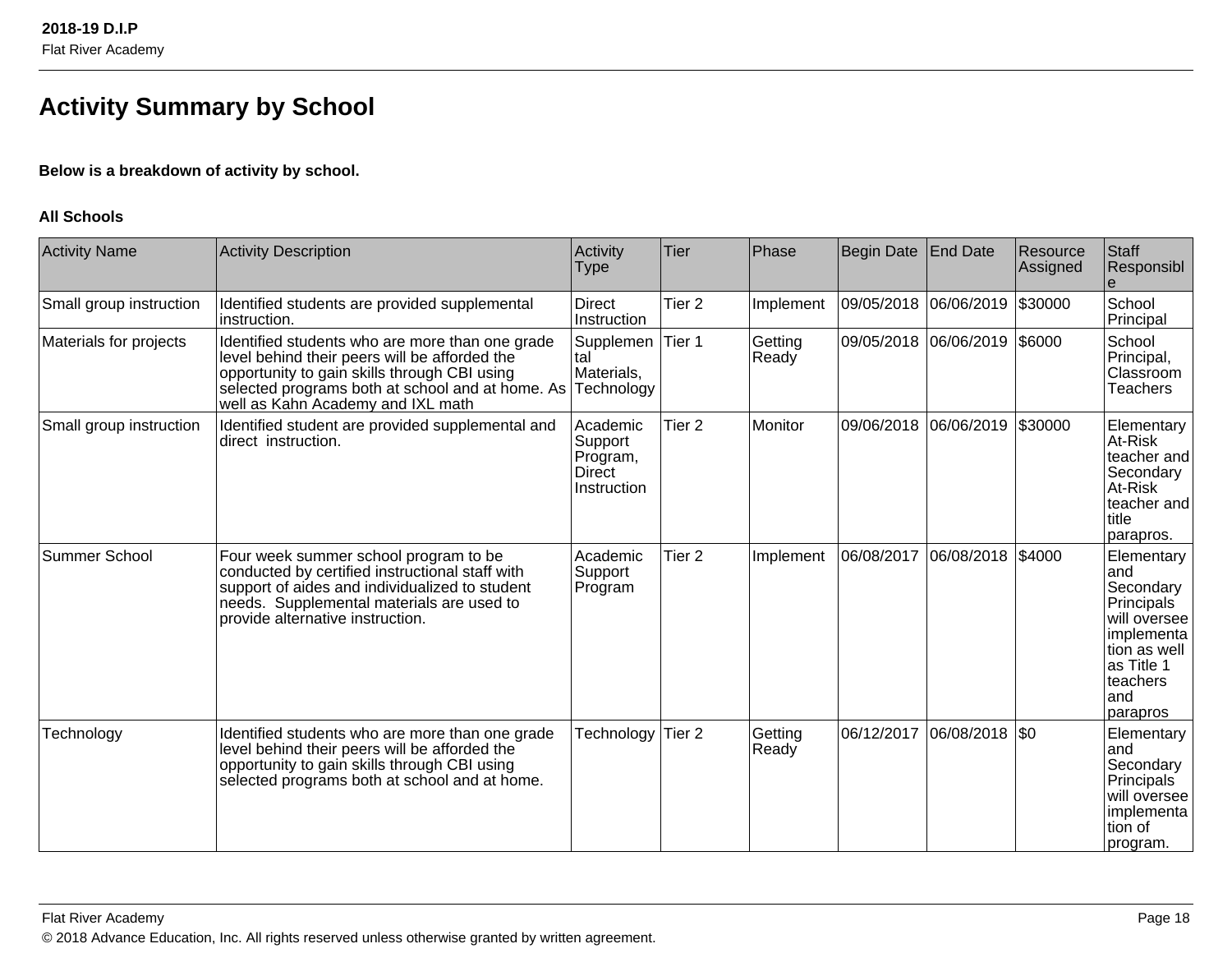#### Flat River Academy

|                                    | Project based instruction Students will be engaged in project based<br>instructional activities.                                                                                                                                                                             | Direct<br>Instruction                                    | Tier 1 | Implement        | 08/28/2017 | 06/08/2018   \$0            |         | Elementary  <br>land<br>Secondary<br>administrati<br>on will<br>oversee<br> implementa  <br>tion. |
|------------------------------------|------------------------------------------------------------------------------------------------------------------------------------------------------------------------------------------------------------------------------------------------------------------------------|----------------------------------------------------------|--------|------------------|------------|-----------------------------|---------|---------------------------------------------------------------------------------------------------|
|                                    | Project based instruction Students will be engaged in project based<br>instructional activities.                                                                                                                                                                             | <b>Direct</b><br>Instruction                             | Tier 1 | Getting<br>Ready | 08/28/2017 | 06/08/2018                  | \$4000  | Elementary  <br>land<br>Secondary<br>administrati  <br>on will<br>oversee<br>implementa<br>tion.  |
| Gen Teacher direct<br>instruction  | Students will be provided with additional direct<br>instruction from general education staff to address<br>student need                                                                                                                                                      | Academic<br>Support<br>Program,<br>Direct<br>Instruction | Tier 1 | Getting<br>Ready | 09/05/2018 | 06/06/2019                  | \$60000 | School<br>Principal                                                                               |
| <b>Online Computer</b><br>Programs | Students will utilize online computer programs to<br>practice skills at their instructional level.                                                                                                                                                                           | Academic<br>Support<br>Program                           | Tier 1 | Implement        |            | 09/05/2018 06/06/2019       | \$3000  | School<br>Principal,<br>Classroom<br><b>Teachers</b>                                              |
| Professional<br>Development        | Teachers will receive professional development<br>and ongoing coaching on project based learning.                                                                                                                                                                            | Professiona Tier 1<br>I Learning                         |        | Getting<br>Ready | 08/08/2018 | 06/06/2019                  | \$3000  | School<br>Principal                                                                               |
| Professional<br>Development        | Teachers will be provided professional<br>development and ongoing coaching on project<br>based learning.                                                                                                                                                                     | Professiona Tier 1<br>I Learning                         |        | Getting<br>Ready | 08/08/2018 | 06/06/2019                  | \$3000  | School<br>Principal                                                                               |
| Hands on learning and<br>materials | Teachers will utilize hands on learning materials to Academic<br>differentiate instruction based.                                                                                                                                                                            | Support<br>Program,<br>Supplemen<br>tal<br>Materials     | Tier 1 | Monitor          |            | 09/05/2018 06/06/2019 \$500 |         | School<br>Principal,<br>Classroom<br><b>Teachers</b>                                              |
| <b>Field Trips</b>                 | Teachers will plan field trips to enhance student<br>learning and create relevance of the material<br>taught to the real world.                                                                                                                                              | <b>Field Trip</b>                                        | Tier 1 | Monitor          | 08/27/2018 | 06/06/2019 \$0              |         | General<br>Education<br>Teachers                                                                  |
| <b>Field Trips</b>                 | Teachers will take students on field trips aligned to Field Trip<br>content standards to increase background<br>knowledge and apply concepts learned in class.                                                                                                               |                                                          | Tier 1 | Monitor          | 09/05/2018 | 06/06/2019                  | \$500   | School<br>Principal,<br>Classroom<br><b>Teachers</b>                                              |
| Technology                         | Teachers will use technology to help present<br>information and let students experience the world<br>outside of the classroom. Learners will use<br>technology to enhance research and to create<br>projects such as NEWSELA, Biteable, Book<br>Creator, and other programs. | Technology                                               | Tier 1 | Monitor          |            | 08/27/2018  06/06/2019  \$0 |         | General<br>Education<br>teacher                                                                   |

Flat River Academy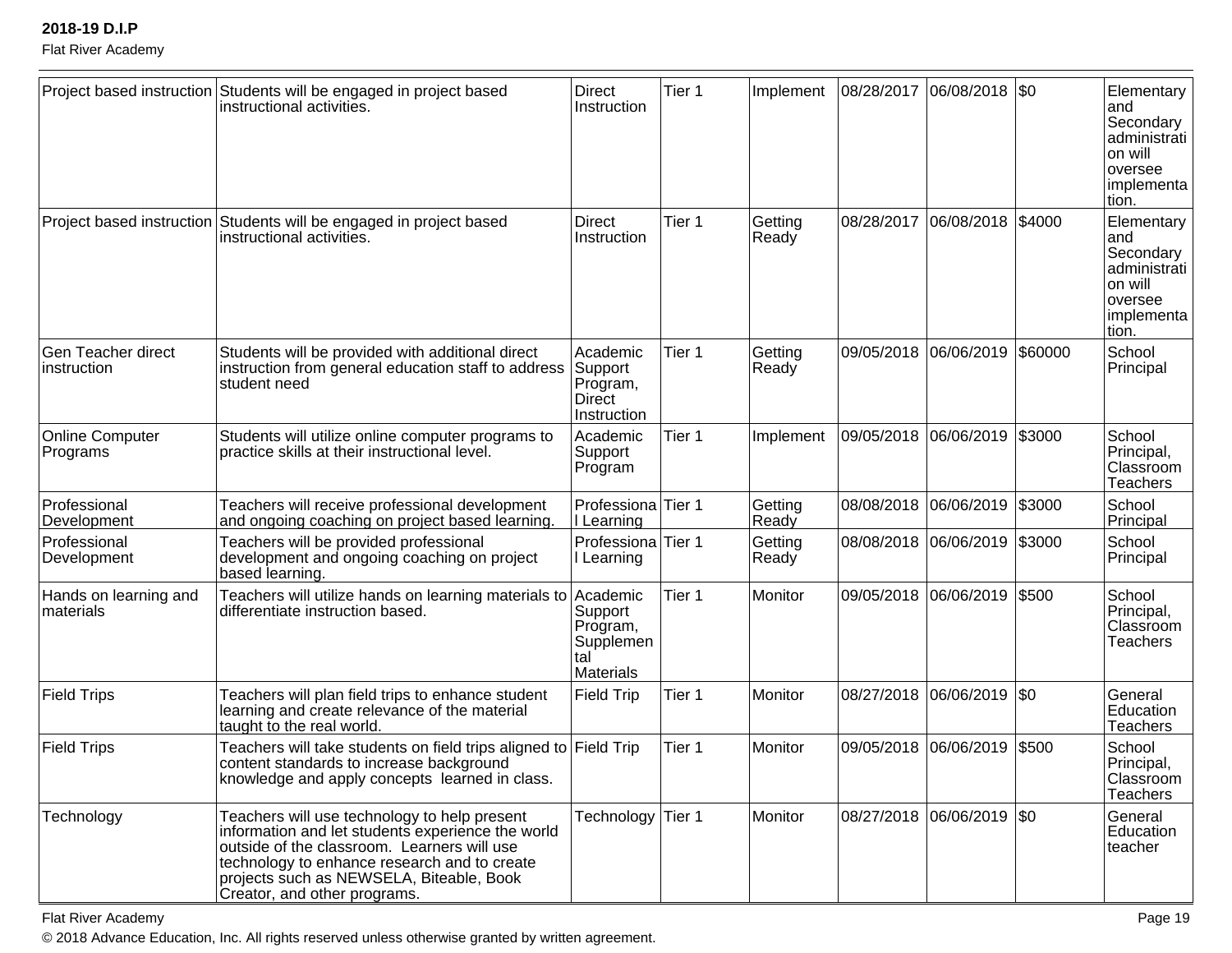Flat River Academy

| Professional<br>Development                           | Teacher will receive professional development on<br>Next Generation Science Standards best practices I Learning                                                                                                                                                                                                                                                                                                                                                                                                                                                                                                                                                             | Professiona Tier 1                      |                   | Getting<br>Ready |            | 08/08/2018 06/06/2019 \$500    |         | School<br>Principal,<br>Science<br>Teacher            |
|-------------------------------------------------------|-----------------------------------------------------------------------------------------------------------------------------------------------------------------------------------------------------------------------------------------------------------------------------------------------------------------------------------------------------------------------------------------------------------------------------------------------------------------------------------------------------------------------------------------------------------------------------------------------------------------------------------------------------------------------------|-----------------------------------------|-------------------|------------------|------------|--------------------------------|---------|-------------------------------------------------------|
| <b>Project Showcases</b>                              | Parents and the community will be invited to<br>several events during the school year to present<br>student work and improve parent/student/teacher<br>collaboration.                                                                                                                                                                                                                                                                                                                                                                                                                                                                                                       | Parent<br>Involvemen                    | Tier 1            | Implement        | 08/27/2018 | 06/06/2019 \$0                 |         | Administrati<br>on, general  <br>education<br>teacher |
| Materials                                             | Materials will be used to create portfolios                                                                                                                                                                                                                                                                                                                                                                                                                                                                                                                                                                                                                                 | <b>Materials</b>                        | Tier 1            | Implement        | 08/27/2018 | 06/06/2019                     | \$500   | School<br>Principal,<br>Classroom<br>Teachers         |
| <b>Summer Student</b><br><b>Enrichment Activities</b> | Families will be invited on designated days<br>through out the summer to participate in<br>enrichment project based learning activities.                                                                                                                                                                                                                                                                                                                                                                                                                                                                                                                                    | <b>Materials</b>                        | Tier 1            | Getting<br>Ready |            | 06/20/2018 08/09/2019 \$2000   |         | School<br>Principal                                   |
| Academic Support                                      | Push in and pull out academic support for<br>students identified as needing this intervention<br>using NWEA and classroom observations as<br>documented by the general education teacher.                                                                                                                                                                                                                                                                                                                                                                                                                                                                                   | Academic<br>Support<br>Program          | Tier <sub>2</sub> | Monitor          |            | 08/27/2018  06/06/2019  \$0    |         | Academic<br>support<br>staff                          |
| Social Worker                                         | The school social worker will address the<br>psychological and social well-being of students<br>helping all students make the best use of their<br>educational opportunities as they develop their<br>individual potential to the fullest extent. The social<br>worker will push into elementary classroom to<br>deliver social skills. Additionally, the social worker<br>will pull small groups of students for targeted<br>social skill development. The social worker will<br>also provide information and counseling and help<br>students, parents and school staff work together to<br>solve problems by communicating and providing<br>referrals to other resources. | Behavioral<br>Support<br>Program        | Tier <sub>2</sub> | Implement        |            | 08/27/2018 06/06/2019          | \$37000 | School<br>Principal                                   |
| <b>Family Activities</b>                              | Multiple Family and community activities will be<br>offered through-out the year to encourage<br>involvement. Some of these include: Harvest<br>Festival, Music programs etc.                                                                                                                                                                                                                                                                                                                                                                                                                                                                                               | Community<br>Engageme<br>nt             | Tier 1            | Monitor          | 08/27/2018 | 06/06/2019 \$0                 |         | Administrati<br>on, staff,<br>teachers                |
| <b>Parent Classes</b>                                 | Parent classes will be offered multiple times a<br>year. Items taught will be identified by parent and<br>teacher needs. This may include: how to support<br>children learning to read, how to access grades on<br>Skyward, how to plan for college etc.                                                                                                                                                                                                                                                                                                                                                                                                                    | Parent<br>Involvemen                    | Tier 1            | Implement        | 08/27/2018 | 06/06/2019 \$0                 |         | School staff                                          |
| <b>CHAMPS</b>                                         | Teachers will be trained in CHAMPS.                                                                                                                                                                                                                                                                                                                                                                                                                                                                                                                                                                                                                                         | <b>Behavioral</b><br>Support<br>Program | Tier 1            |                  |            | 06/29/2018  06/13/2019  \$500  |         | School<br>Principal                                   |
| Tutoring                                              | Teachers will provide after school tutoring at least<br>once a week per subject. Each subject level<br>teacher will stay after on a different day so<br>students may receive support in all subject areas if<br>needed.                                                                                                                                                                                                                                                                                                                                                                                                                                                     | Academic<br>Support<br>Program          | Tier 3            | Implement        |            | 08/27/2018  06/06/2019  \$3000 |         | School<br>Principal                                   |

Flat River Academy